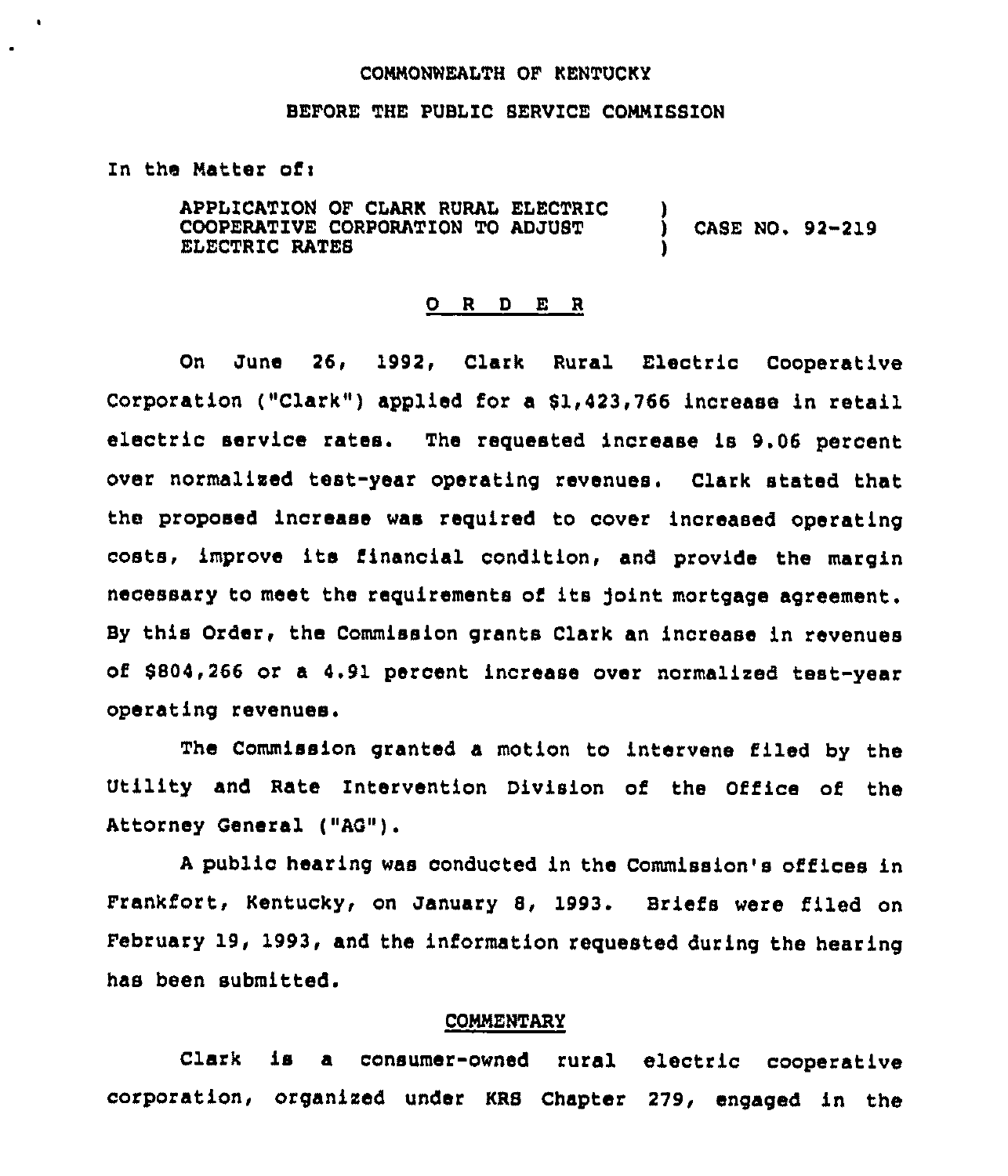distribution and sale of electric energy to approximately 17,603 member-consumers in the Kentucky counties of Bourbon, Clark, Madison, Powell, Bath, Nenifee, Estill, Rowan, Fayette, Morgan, Wolfe, and Montgomery. Clark has no electric generating facilities and purchases its total power reguirements from the East Kentucky Power Cooperative, Inc. ("East Kentucky" ).

#### TEST PERIOD

Clark proposed and the Commission has accepted the 12-month period ending March 31, 1992 as the test period for determining the reasonableness of the proposed rates. In utilixing the historical test year, the Commission has considered appropriate known and measurable changes.

#### VALUATION

Clark proposed a net investment rate base of \$26,137,821 based on the test-year-end value of plant in service< the 13-month average for materials and supplies and prepayments, and excluding the adjusted accumulated depreciation and the test-year-end level of customer advances for construction. Clark also proposed to include working capital based on one-eighth of adjusted operation and maintenance expenses, exclusive of depreciation, taxes, and other deductions. The Commission concurs with this proposal with the exception that the adjustment to accumulated depreciation has been limited to the expense portion of the depreciation adjustment and that working capital has been adjusted to reflect the pro forms adjustments to operation and maintenance expenses found reasonable herein.

 $-2-$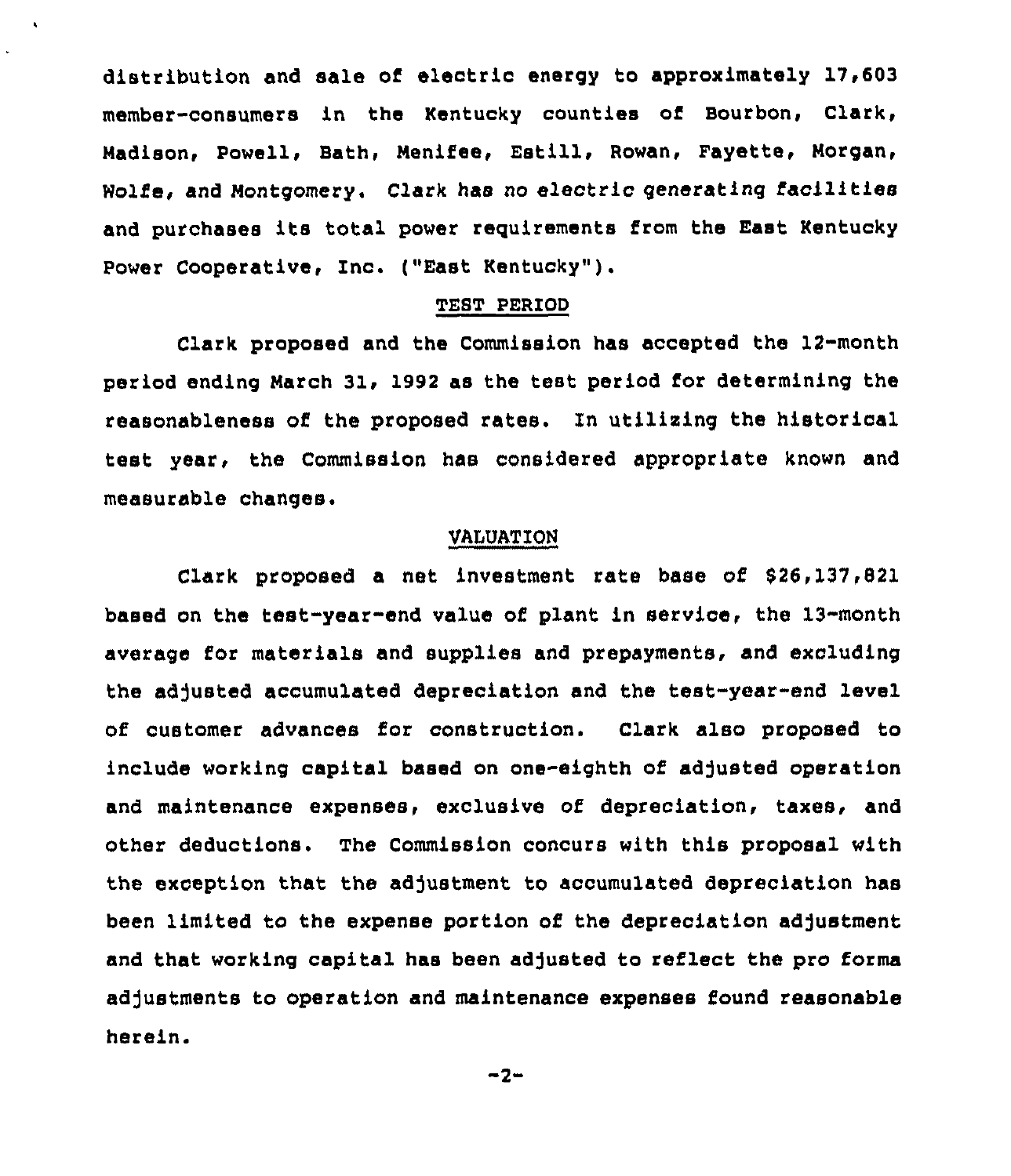Based on these adjustments, Clark's net investment rate base for rate-making purposes is as follower

| Utility Plant in Service<br>Construction Work in Progress<br>Total Utility Plant<br>ADD 1    | \$31,146,740<br>725,431<br>631,872,171         |
|----------------------------------------------------------------------------------------------|------------------------------------------------|
| Materials and Supplies<br>Prepayments<br>Working Capital<br>Subtotal                         | 370,199<br>\$<br>94,178<br>396,940<br>6 65.317 |
| <b>DEDUCT:</b><br>Accumulated Depreciation<br>Customer Advances for Construction<br>Subtotal | \$6,415,011<br>203, 257<br>56,618,268          |

NET INVESTMENT RATE BASE 826, 115, 220

#### Capital Structure

 $\ddot{\phantom{a}}$ 

The Commission finds that Clark's capital structure at testyear-end ior rate-making purposes was 827,733,303. This capital structure consisted of 810,148,547 in equity and 817,584,756 in long-term debt. The Commission has excluded generation and transmission capital credits ("GTCCs") in the amount of 82,599,476.

#### REVENUES AND EXPENSES

Clark proposed several adjustments to revenues and expenses to reflect more current and anticipated operating conditions. The Commission finds the proposed adjustments are generally proper and acceptable for rate-making purposes, with the following modificationss

#### Customer Growth Adjustment

The AG proposed an \$84,417 increase in revenue to compensate for Clark's customer growth during the test year. The AG's witness

-3-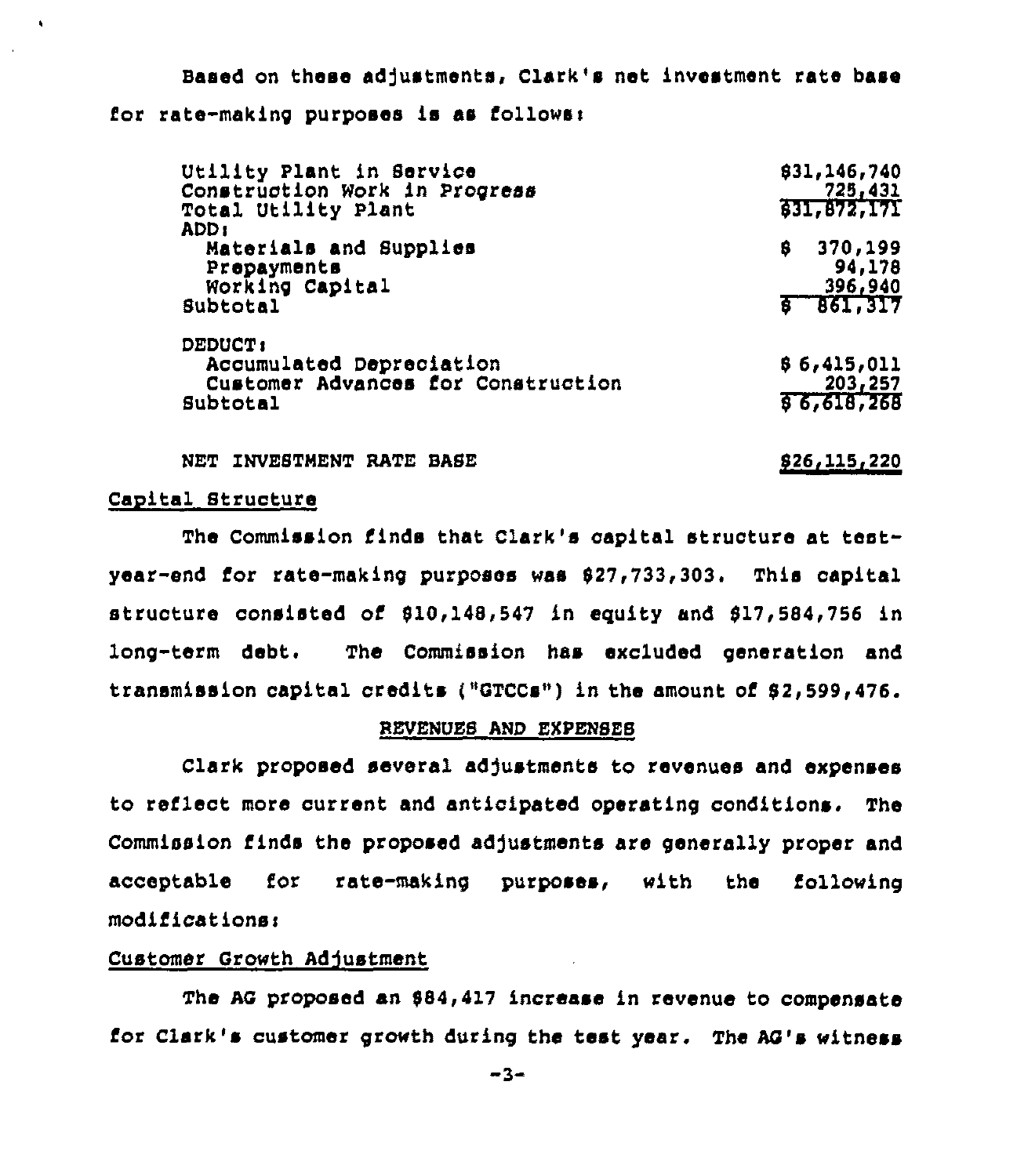testified that Clark incurred expenses to place new customers on its system but made no corresponding adjustment to its revenue. Clark responded that it does not maintain records on customers added and removed by rate class, but did provide <sup>a</sup> list of total customers added and removed by month. The AG based this proposed adjustment on this data. During the hearing, Clark did not rebut the AG's proposed adjustment or cross examine its witness on this issue. The Commission finds the proposed adjustment is reasonable and accepts it.

## Labor and Labor-Related Costs

Clark proposed adjustments to increase the test-year operating expenses by \$61,056 for labor and labor-related costs. The adjustment consisted of increases to wages and salaries of \$ 57,037 and FICA taxes of \$4,019.

Wages and Salaries. In its application, Clark proposed an adjustment to normalize total wages and salaries in the amount of \$80,334, of which \$23,297 was capitalized and \$57,037 was expensed. Clark later indicated that a computation error had been made and that the corrected adjustment should be  $$88,643.^1$  Using the same capitalization rates, the corrected adjustment to expense is  $$62,937.<sup>2</sup>$  Clark normalized its wages and salaries using the wage and salary rates in effect as of test-year-end. Full-time employees, new employees hired in the test year, and employees

 $\mathbf{L}$ Response to the Commission's Order dated August 12, 1992, Item 12, page 1 of 32.

<sup>2</sup>  $$88,643 - (588,643 \times 298) = $62,937.$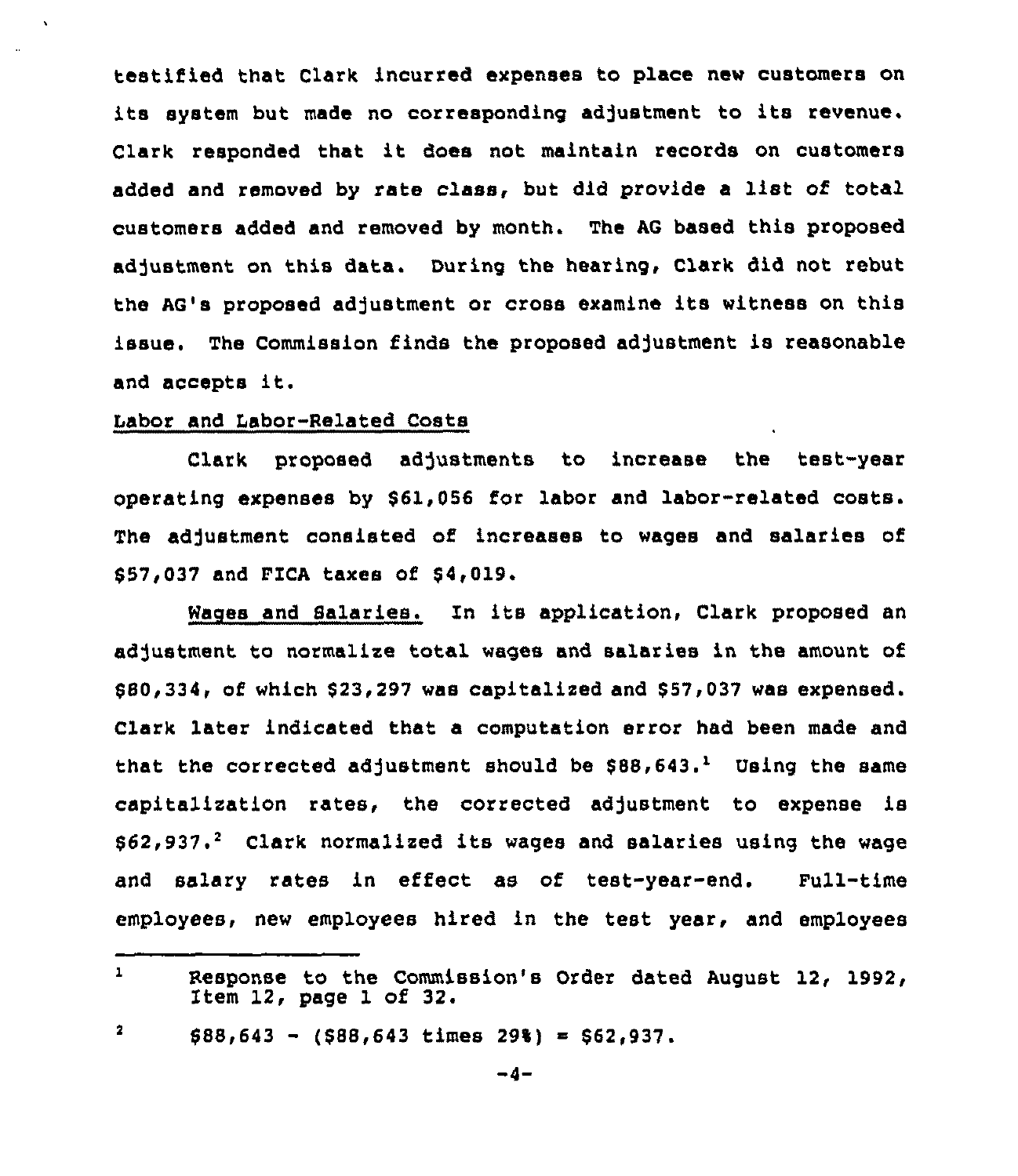returning from disability leave were assumed to work 2,080 hours. Part-time employees were assumed to work the number of hours actually worked during the test year. Employees terminated during the test year were excluded from the calculations. The test-year actual overtime hours were included at 1.5 times the test-year-end wage rates.

 $\ddot{\phantom{a}}$ 

Using most of these assumptions, the Commission has recalculated the proposed adjustment. The Commission, however, assumed the employee on disability worked only the test-year actual work hours, not 2,080. The Commission has determined that an increase in wages and salaries of \$82,793 is reasonable. After applying the test-year capitalization rate, the Commission will include an adjustment to increase the expense by \$58,783.

Federal Insurance Contributions Act ("PICA") Taxes. Clark proposed to increase its FICA tax by \$5,358, based on the proposed normalized wages and salaries and reflecting an increase in the FICA base wage limit from \$ 53,400 to \$55,500. Of this amount, \$1,340 was capitalized and \$4,019 was expensed. When Clark reported the error in its normalization of wages and salaries, it provided a corrected adjustment to the FICA taxes of  $$7,095.^3$ Using the same capitalization rates, the corrected adjustment to FICA tax expense would be  $$5,321.*$ 

 $\mathbf{3}$ Response to the Commission's Order dated August 12, 1992, Item 15.

 $$7,095 - (57,095 \text{ times } 25\}) = $5,321.$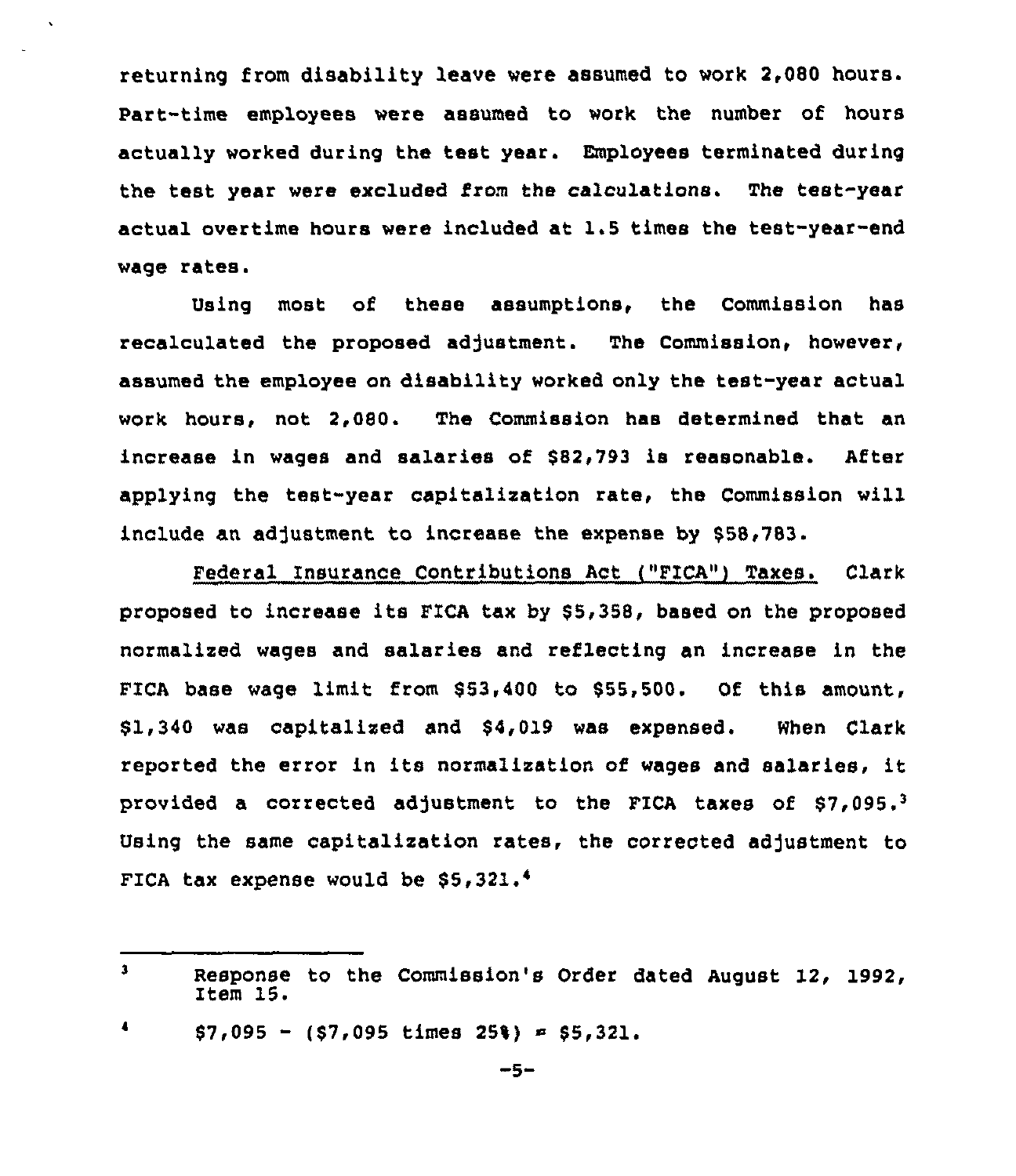The Commission has recalculated this adjustment, based on the level of normalized wages and salaries found reasonable and using the FICA base wage limit of \$55,500, and determined a total increase of \$6,16B. After applying the test-year capitalization rate, the increase in PICA tax expense would be \$4,626. However, the Commission is reducing this increase in FICA tax expense by \$624, related to FICA tax expense on life insurance policies provided by Clark to its employees. This adjustment is discussed in detail below. Therefore, the Commission will allow a net increase in PICA tax expense of \$4,002.

Federal and State Unemployment Taxes. Clark did not propose an adjustment to its federal and state unemployment taxes related to its normalization of wages and salaries. The Commission has determined that total federal and state unemployment taxes should be reduced by \$246, based on the normalized wages and salaries found reasonable. After applying the test-year capitalization rate, the Commission has determined a reduction of \$184 should be made to federal and state unemployment tax expense.

Accrued Sick Leave. The AG proposed to remove the test-year expense of \$91,200 for accrued sick leave. The AG contended that, without this adjustment, the normalization of wages and salaries could overstate labor expenses. Clark contended that accrued sick leave serves as a short-term disability insurance policy for its employees. Clark further stated that, under normal circumstances, employees are paid for all unused accrued sick leave when they terminate their employment with Clark,

 $-6-$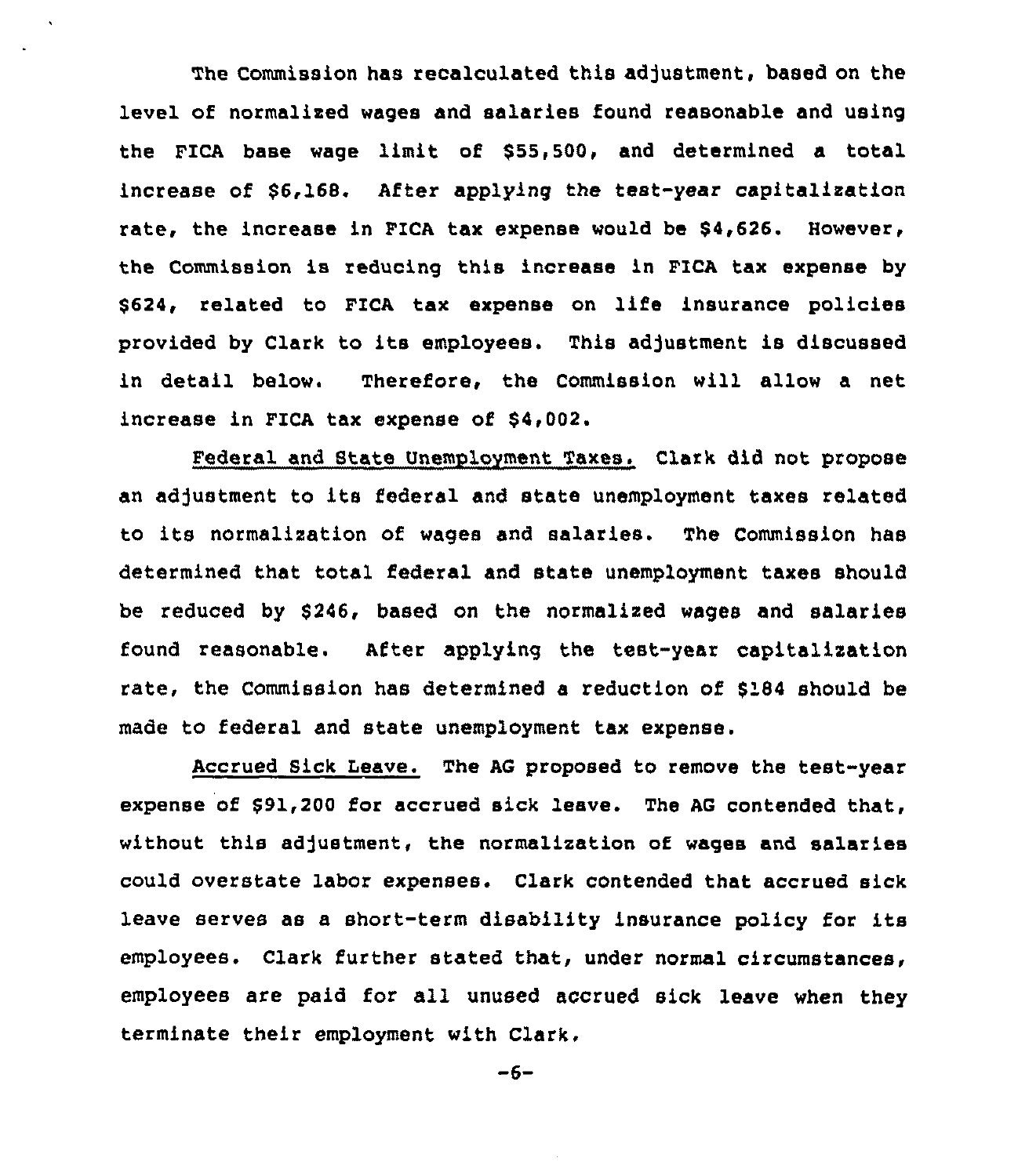aased on Clark's description of the nature and use of the accrued sick leave, the final disposition of the accrued leave will result in additional expense which is not reflected in the normalised wages and salaries expense. Under acorual accounting, this expense is reflected in the current financial reporting period rather than the future period when the cash outlay actually occurs. The Commission finds that this cost is appropriately reflected as a cost of service in the period the customers reoeive the benefit of the employees' employment rather than the future period when the acorued unused sick leave is paid, upon employee termination. Thus, no double counting of the expense occurs and the cost is properly included in the adjusted test-year level of expense.

Accrued Pavroll Adjustments. The AG proposed to reduce testyear payroll expense by 914,291 to reflect removal of certain payroll accruals made in April of 1991, the beginning of the test year. The AG contends that, because of the normalization adjustment made for wages and salaries, these April 1991 accrual adjustments should be removed. During the hearing, Clark agreed with the AG's proposal. The Commission finds the proposed adjustment is reasonable and has reduced expenses by \$14,291.

Employee Life Insurance. Clark provides each employee with life insurance coverage in an amount three times his base salary. Clark does not require any employee contribution for this coverage. Clark was unable to cite any formal compensation studies to support its practice.

 $-7-$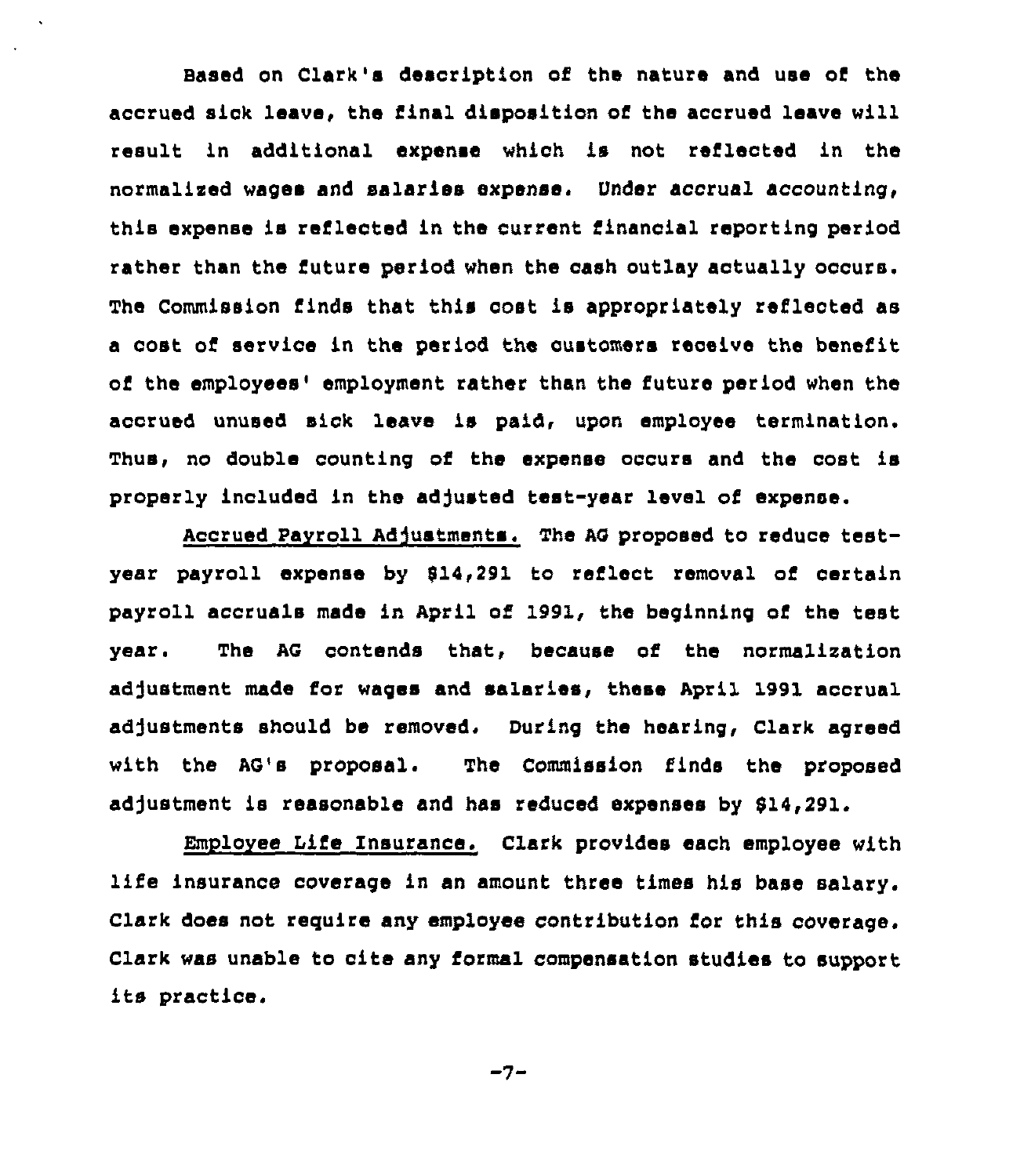While the Commission does not view the provision of life insurance coverage for a utility's employees unfavorably, we are concerned about Clark's current praotioe. Under current federal law, the cost for insurance coverage in excess of \$50,000 constitutes wages subject to FICA taxes. $5$  Once the \$50,000 coverage level is reached, Clark incurs additional employer-share FIcA tax expense. To include the expenses associated with employee life insurance coverage in excess of \$50,000, utilities must clearly demonstrate the need for this additional compensation. Clark has not done so. Therefore, the Commission has limited testyear life insurance premium expense to the cost to provide each Clark employee with \$50,000 worth of coverage. This results in a reduction in operating expenses of  $$8,160$ . A corresponding reduction has also been made to test-year PICA tax expense.

## Property Taxes

Clark proposed an increase of \$22,517 to its property tax expense to reflect the effects of additions to its utility plant in service. Clark used a proportional calculation based on the increase in utility plant to determine the amount of the increase. The Kentucky Revenue Cabinet ("Revenue Cabinet" ) uses <sup>a</sup> different methodology, which is based on the actual original cost of the property, to determine tax assessments. Clark's accounting witness testified that the Revenue Cabinet approach results in a more

 $5 -$ 26 U.S.C. \$ 79 (1992).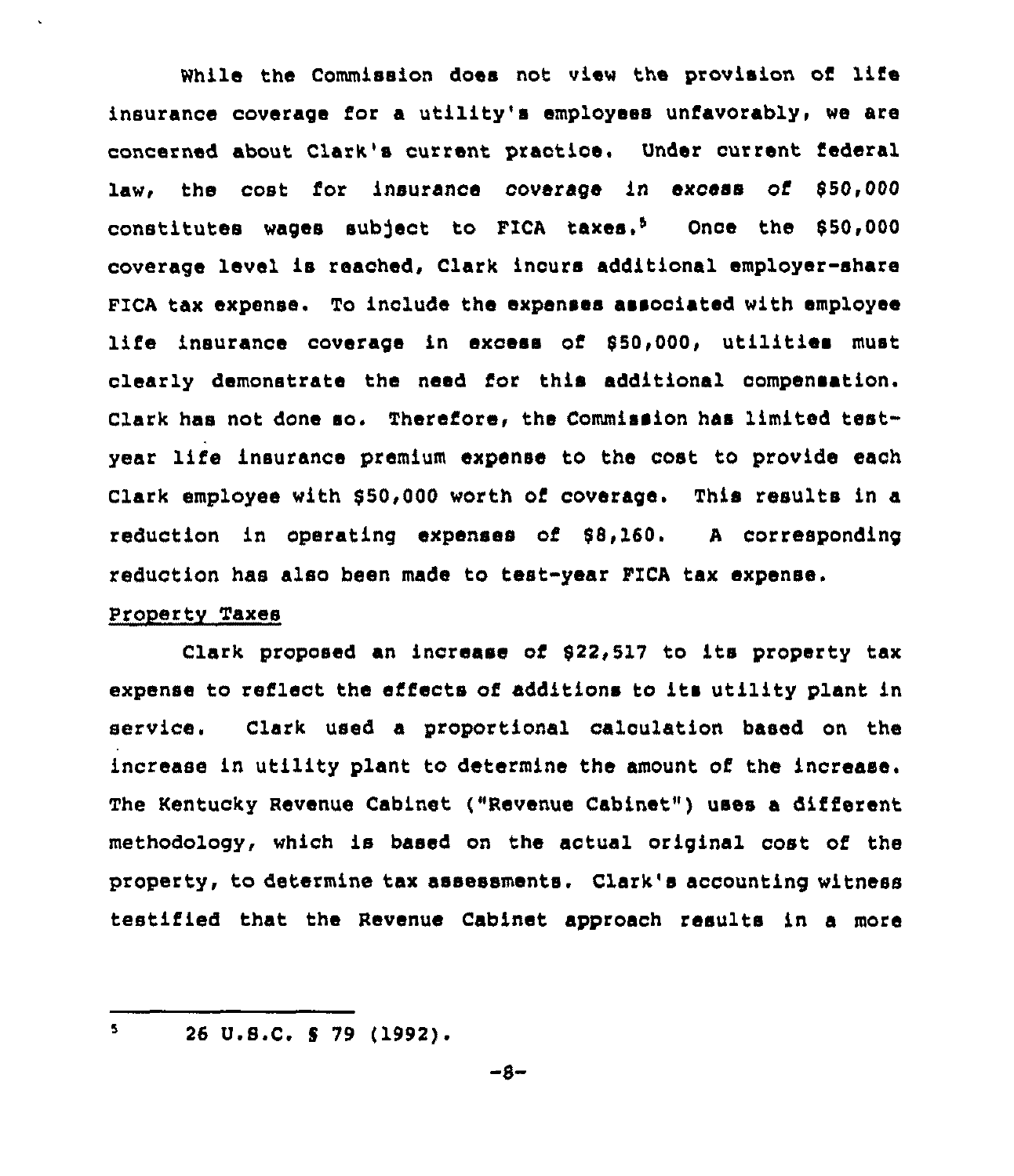accurate estimate of the property tax expense.<sup>6</sup> The Commission has recalculated Clark's property taxes using the Revenue Cabinet methodology, and has determined that an increase in property tax expense of \$46,538 is reasonable.

## PSC Assessment

Clark proposed an increase in its psC Assessment to reflect the effects of its normalization of revenues and purchased power expense, as well as the impact of its proposed revenue increase. Clark followed the methodology normally used to determine the assessable revenues and applied the PSC Assessment rate in effect for 1991. The Commission agrees with the need for this adjustment. We have recalculated the adjustment to reflect the normalizations of revenue and purchased power found reasonable in this Order and applied the current PSC Assessment rate. This calculation results in an increase in the PSC Assessment of \$854. The Commission has also determined the impact of the revenue increase granted herein and provided for an additional PSC Assessment expense of 81,153.

# Right-of-Way Crews

Clark proposed an increase of \$94,081 to its right-of-way clearing expense to reflect the normalization of its use of an additional work crew added during the test year. During the test year, Clark sprayed its right-of-ways. Zt also employed two firms to clear right-of-ways. Competitive bidding was not used to select these firms. Clark stated that the additional crew was used to

<sup>6</sup> Transcript of Evidence ("T.E."), January 8, 1993, pages 157 and 158.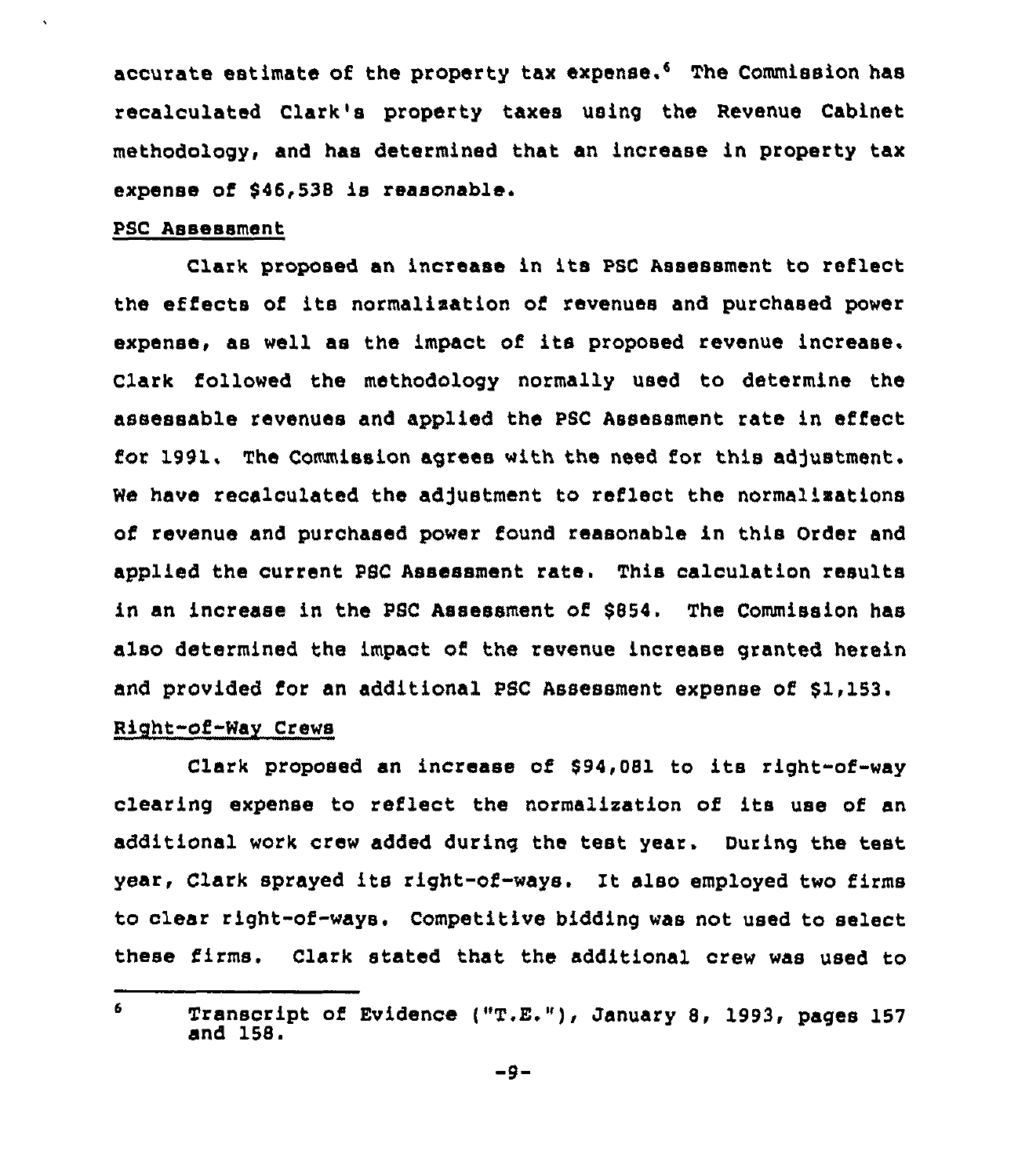establish a right-of-way clearing cycle, and to deal with rapid plant growth experienced during recent years.<sup>7</sup>

Noting that Clark had begun a spraying program to limit growth, the AG opposed the adjustment. He also questioned whether the need existed for the additional crew on an on-going basis. During the hearing, Clark's general manager testified that Clark had neither established a right-of-way clearing cycle nor performed any study to determine such a oycle.

The Commission cannot accept the proposed adjustment. Clark failed to demonstrate an on-going need for the additional crew and also failed to consider the effects of its spraying program. Moreover, Clark has failed to show that its hiring of two firms without using competitive bidding procedures produced any savings or cost reductions.

## Rate Case ExPense

Clark estimated its rate case expense at \$18,000. It proposed to recover this expense through a three-year amortization. The estimated cost did not include in-house labor. Throughout this proceeding, Clark has been providing updates of the actual expenses incurred in presenting this rate case. Each update has been accompanied by adeguate supporting documentation. As of the February 19, 1993 update, Clark has expended \$24,091 for this rate case. The Commission believes that a three-year amortization of the actual expenses for this rate case is reasonable, and will

 $\mathbf{7}$ Response to the Commission's Order dated August 12, 1992, Item 22, page 1 of 18.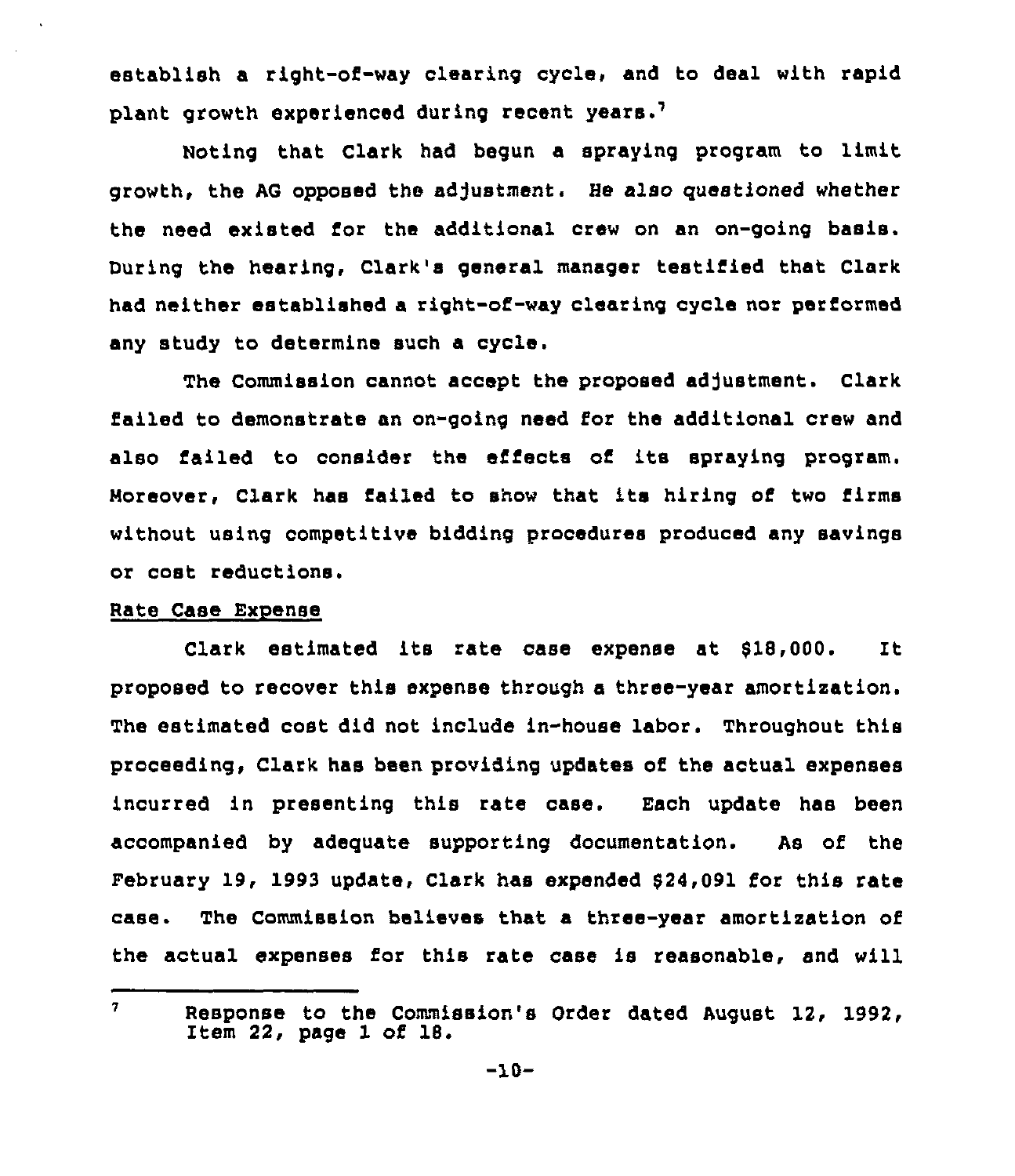allow an increase in operating expense of \$8,030, to reflect the first year of the amortization for rate-making purposes.

## interest on Long-Term Debt

Clark proposed an increase of \$154,253 to interest on longterm debt to recognise the normalisation of the interest expense on the outstanding amounts on its Rural Electrification Administration ("REA") and National Rural Utilities Cooperative Finance Corporation ("CFC") loans. However, when Clark normalised the interest expense, it failed to recognise the repricing of two CFC loans from the fixed interest rate of 9.75 percent to 8.5 percent, which occurred during the test year.

The AG contends that closer Commission review of the refinancing of Clark's long-term debt is needed<sup>8</sup> and urged the Commission to consider the effects of the repricing and to recognize the general trend of continued interest rate decreases.<sup>9</sup>

Clark's witnesses testified about its CFC loans and the possible conversion of some of its fixed interest rate loans to the variable interest rate program. Defending its decision not to convert some CFC loans, Clark's general manager testified that the fixed interest rate loans made it easier to program, plan, and anticipate expenses. He also feared that variable interest rates would expose Clark to sudden and pronounced increases in interest

 $\bullet$ DeWard Direct Testimony, pages 7 and 8.

<sup>9</sup> Brief of the AG, pages <sup>4</sup> and 5.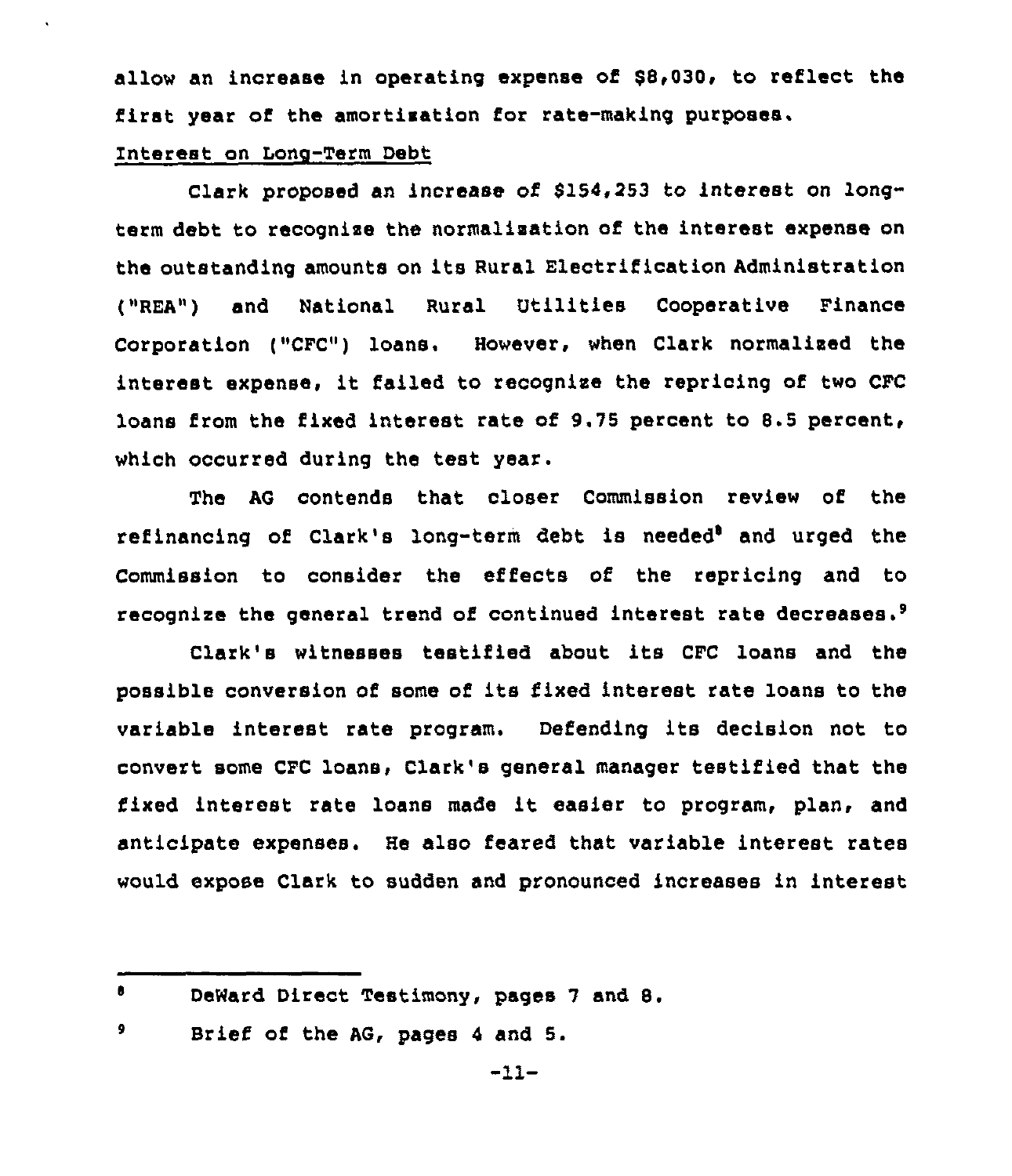rates.<sup>10</sup> He testified that the absence of conversion fees to change interest rate loan programs did not alter Clark's position.

With any rate application, the Commission must examine the reasonableness of all utility transactions and proposed adjustments. The Commission finds that Clark has not reasonably managed its loan portfolio to take advantage of the lowest cost of money avallabla from CFC and Clark's proposed normalization does not represent a reasonable level of expense. As Clark had the opportunity to reduce interest costs by repricing loans during the test year at a lower variable interest rate and failed to do so, the Commission finds the proposed adjustment is not reasonable.

Clark's reasons l'or not converting CFC loans to tha variable interest rate program are not persuasive. Within the last calendar year, 10 jurisdictional rural electric cooperatives have converted fixed interest rate loans to the variable interest rate and achieved savings. Clark has ignored those same opportunities to reduce its interest expense.

The Commission ordered Clark to evaluate the conversion of four additional CFC loans to the variable interest rats program. Its evaluation showed that, even after conversion fees were recognized, additional interest savings were possible.<sup>11</sup> As with the two CFC loans repriced during the test year, Clark continues to have the opportunity to reduce costs by converting to lower

<sup>10</sup> T.E., pages 79 through 82.

zl Response to the Commission's Order dated Beptember 15, 1992, item 15.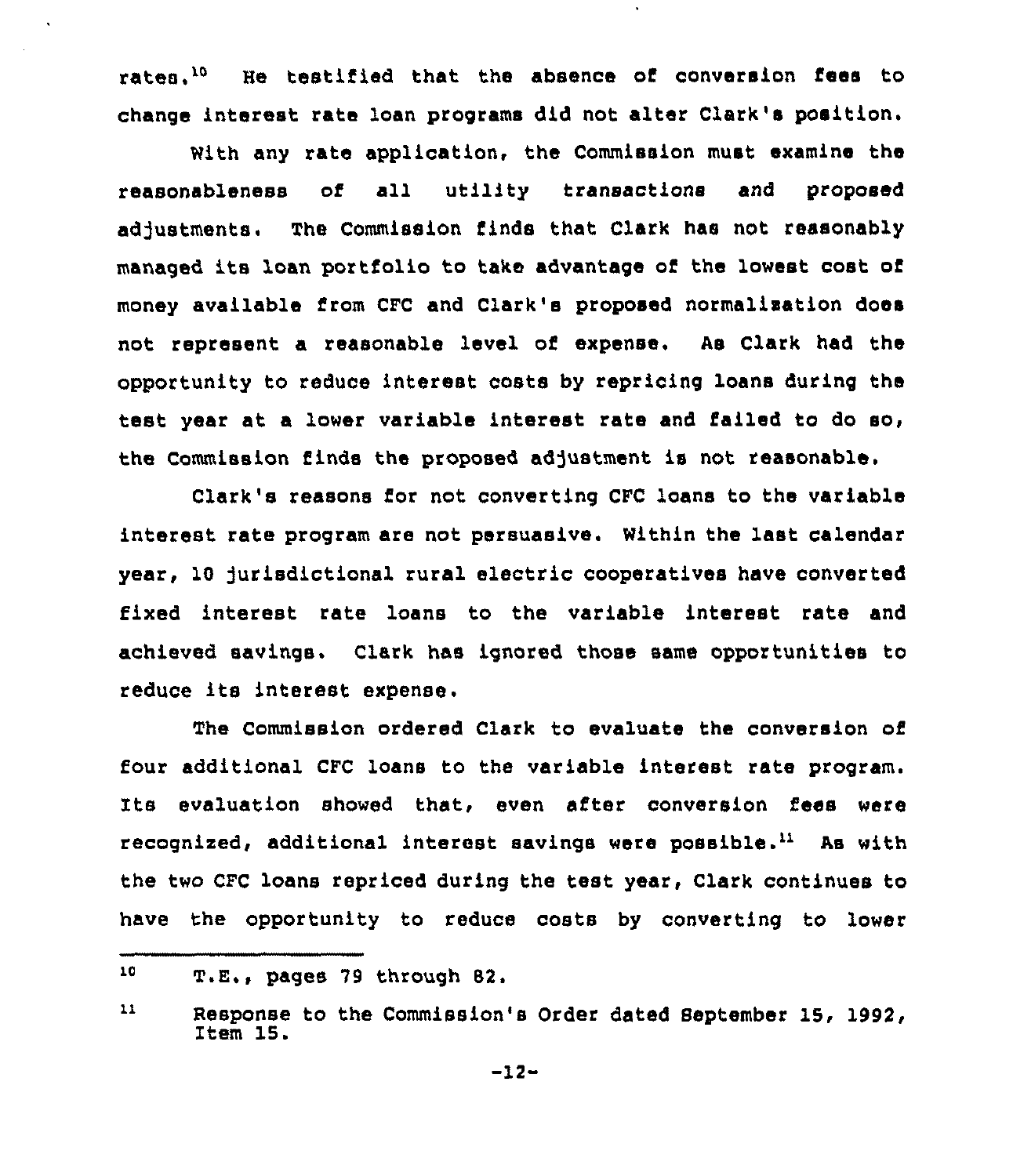variable interest rates. As Clark has failed to demonstrate that its reliance on fixed rate loans under present market conditions is reasonable, we find that the proposed normalixation of the interest expense on these four CFC loans should not be allowed and have reduced the interest expense by an additional \$8,794.<sup>12</sup>

The Commission has determined the normalised interest expense on long-term debt by recognixing the effect of variable interest rates on Clark's outstanding CFC loans. These adjustments result in a total increase in interest on long-term debt, over the testyear amount, of \$74,250.

## Other Interest Exoense

The AG proposed to remove the test-year balance for Other Interest Expense, a reduction in expense of \$59,179. The AG arques that allowing an annualixation of interest on long-term debt and the other interest expense is duplicative. Clark responded that a portion of the AG's proposed reduction included the interest expense on customer deposits. It further stated that short-term borrowings cover items which are not normally reimbursed by longterm financing.

Given the revenue increase granted herein and Clark's testyear drawdowns from REA and CFC, the Commission finds that Clark's need for short-term borrowings will be reduced. The interest expense relating to customer deposits is an appropriate item to include for rate-making purposes. Inasmuch as Clark has stated

 $12<sub>2</sub>$ ld. Amount based on the 4th period difference in cash flows  $\overline{\text{show}}$  on pages 5, 10, 15, and 20 of 21.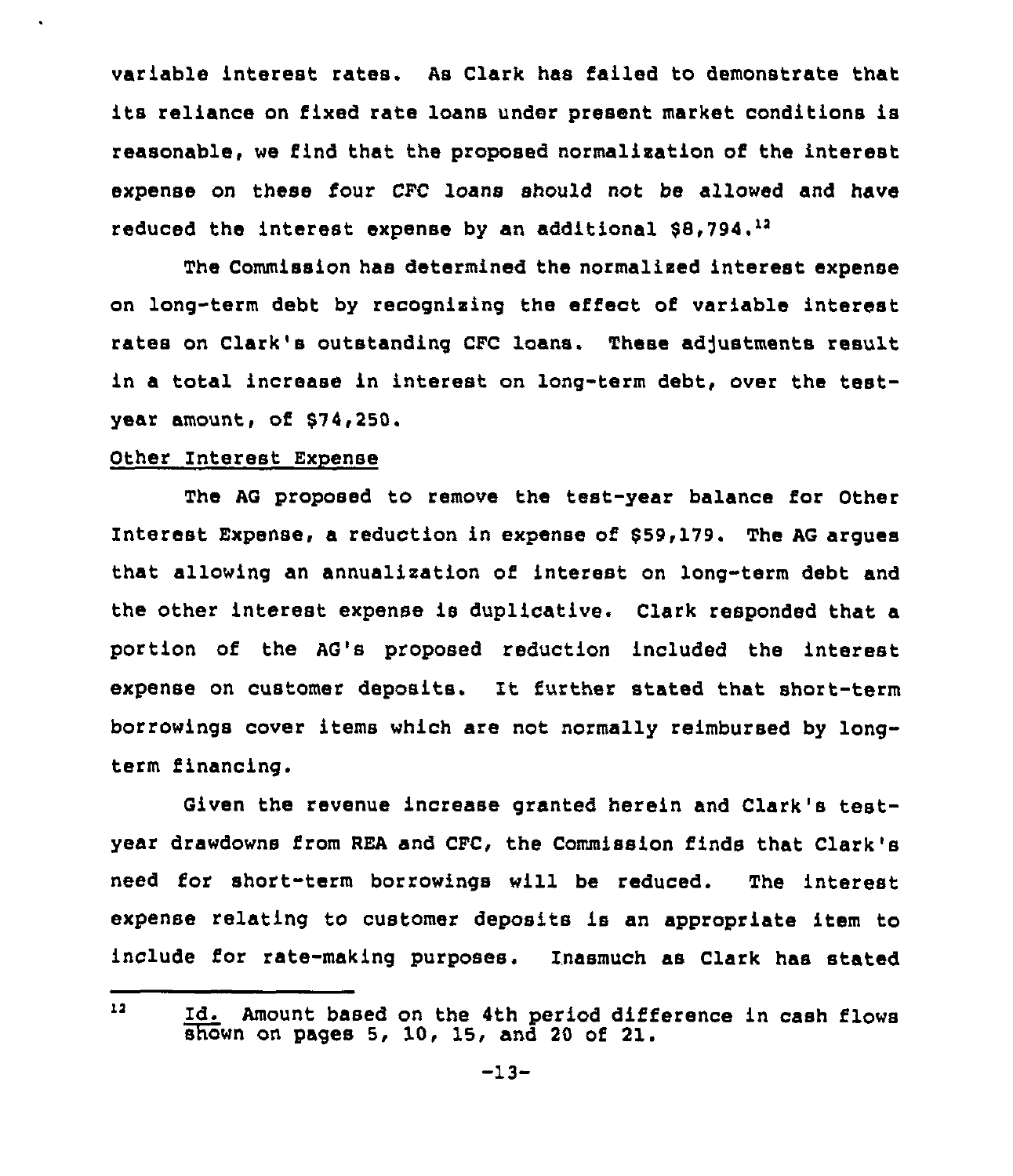that the interest expense paid on short-term borrowings during the test year was \$40,050,<sup>13</sup> we will reduce Other Interest Expense by  $$40.050.$ 

#### Automated Nappinc/Facility Management System

The AG proposed to adjust operating expenses by \$6,669 to reduce the test-year amount expensed for an automated mapping and facility management system to reflect a throe-year amortization of the costs of this system. The total estimated cost for this system is \$124,322, with \$48,113 of that amount expensed during the test year.

While the Commission agrees with the concept behind the proposed adjustment, we find the amortization of an amount which has been expensed already to be inappropriate. Clark should have capitalized the costs of this system. As Clark did not, the nonexpensed portion of the estimated costs should be amortized over a three-year period. The first year amortization of this cost is  $$25,403.^{14}$  Subtracting the first year amortization from the testyear expense results in a reduction of \$22,710. Therefore, the Commission will reduce test-year operating expenses by \$22,710.

## Storm Damage Expense

 $\ddot{\phantom{a}}$ 

The AG proposed to reduce Clark's storm damage expense by \$ 35,872 to reflect a six-year historic average of expense, adjusted

 $13<sub>1</sub>$ Response to the AG's Data Request dated August 12, 1992, Item 10, page 2 of 2.

 $14$  $$124,322$  minus  $$48,113 = $76,209; $76,209$  divided by 3 = \$25,403.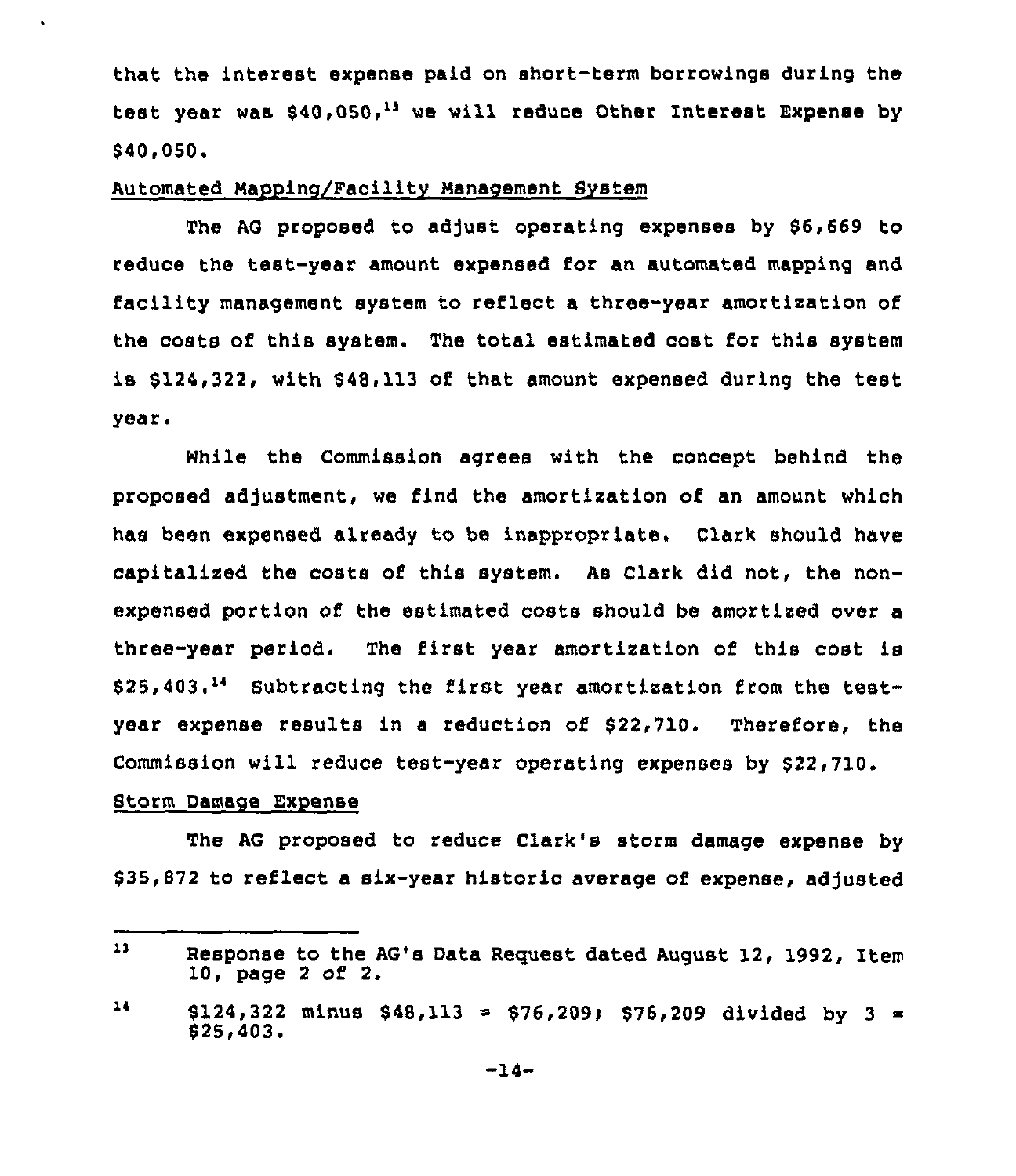for inflation. The AG contends this adjustment is necessary because the test-year level of storm damage expense was significantly higher than the levels experienced during the past six years. To reflect the effects of inflation in the proposed adjustment, the AG used a compounded rate of 3 percent.<sup>15</sup>

While the Commission agrees with the concept, it has several problems. The AG did not include test year or calendar year 1991 damages in his calculation of the adjustment. Noreover, the Commission historically uses the Consumer Price Index - Urban ("CPI-U") when computing the ei'fects of inflation. The Commission has calculated a seven-year historic average of storm damage expense, including calendar year 1991 and using the appropriate CPI-U values. The test-year expense was not included because nine months of calendar year 1991 are also included in the test year. The resulting average, adjusted for inflation, is 956,361, which is 928,133 lower than the test-year actual storm damage expense. Annual Meeting Expenses

The AG proposed to reduce Annual Meeting expenses by 944,371. The AG stated that the level of expenses associated with the annual meeting was excessive in light of the relatively low attendance. The AG's adjustment reflects a 75 percent reduction of the testyear expenses.

This proposed reduction is unsupported by the record. The Commission has reviewed the test-year expenses for the annual

<sup>15</sup> DeWard Direct Testimony, Schedule 7.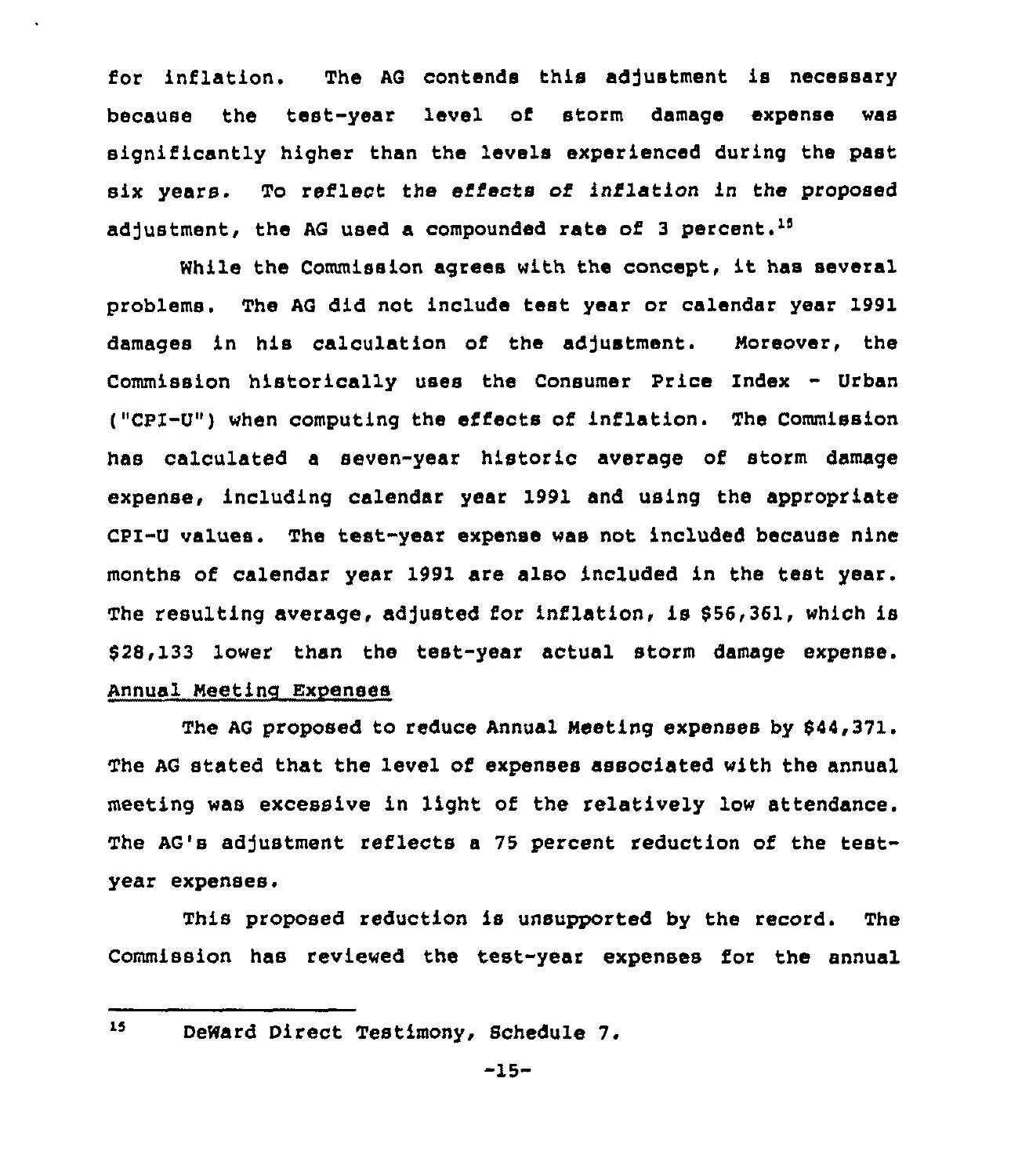meeting and has reduced them by 92,320. Removed are the payments to the nominating committee in the amount of 91,020 and the scholarships in the amount of \$1,300. The payment of compensation to the members of Clark's nominating committee is not consistent with the cooperative spirit and shared responsibility which nonprofit cooperatives embody. Clark has failed to demonstrate that the provision of scholarships is a necessary function of an electric cooperative.

## Insert Expense for Kentucky Living Magazine

The AG proposed to reduce the test-year expense for inserts in the Kentucky Living Magazine by 75 percent, or \$41,690. The AG argues that less costly means exist for Clark to convey information to its members.

This proposed reduction is also unsupported by the record. The AG has neither provided supporting evidence for his proposal nor identified alternatives to the magazine inserts. He has offered no evidence that the use of magazine inserts is unreasonable.

## Miscellaneous Expenses

The AG proposed to remove \$49,949 from test-year operating expenses which he asserted were inappropriate for rate-making purposes. These included various educational programs, an employee picnic, certain promotional items, and expenses related to the promotion, sale, and installation of heat pumps. Defending these expenses, Clark asserts that its members have requested many of the

-16-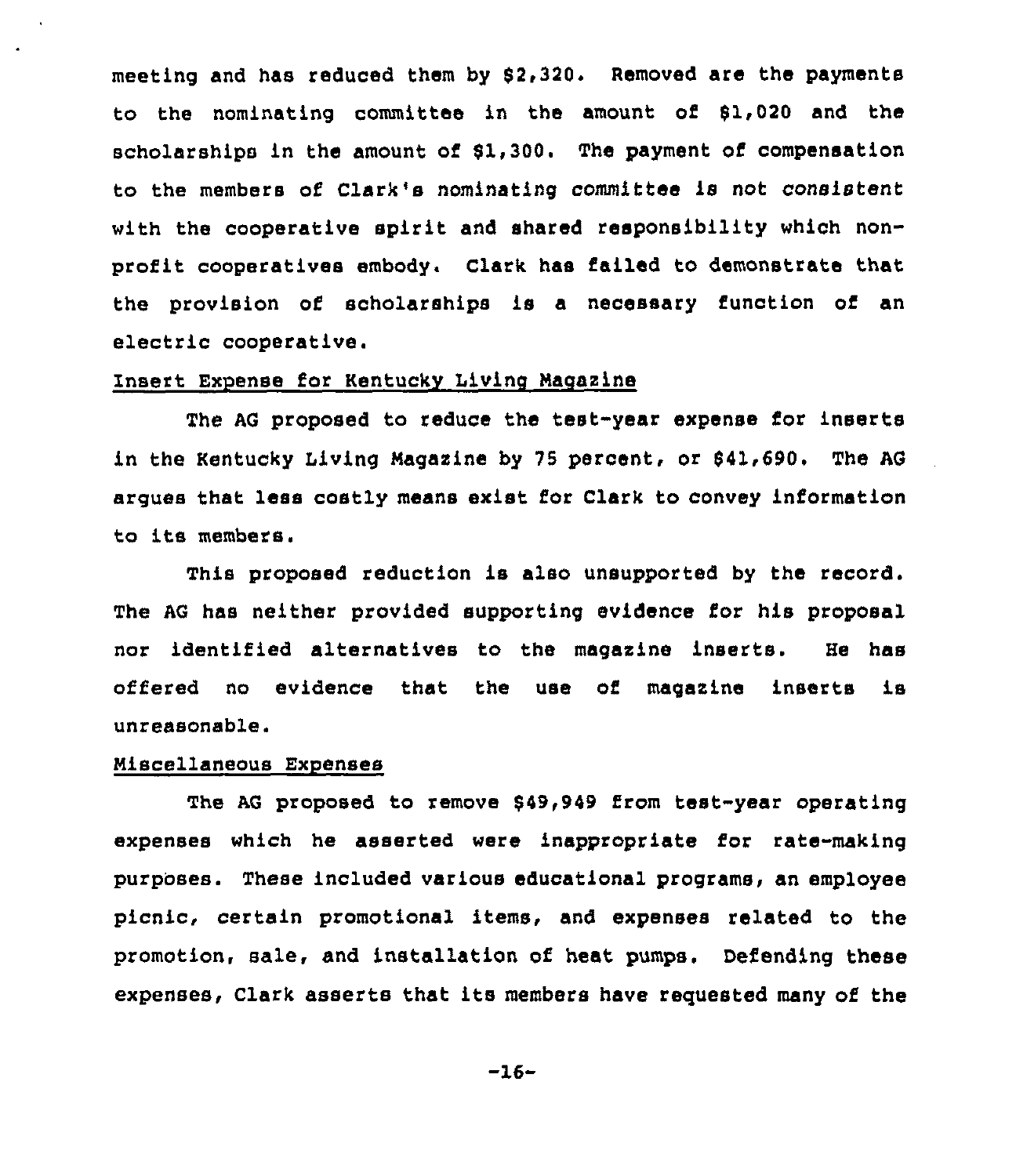challenged programs and that these programs represent reasonable expenses for a cooperative.

The cost of promotional items, gifts to employees and directors, flowers, and employee picnics are generally excluded because they deal with public relations rather than the provision of electric service. Zn addition, Clark has not adequately demonstrated that the cost of staff dinners and East Kentucky's 50th anniversary lunch should be included for rate-making purposes. A listing of the disallowed expenses totalling \$23,323 is included in Appendix B.

The Commission also has disallowed for rate-making purposes the purchase of Electric Thermal Storage ("ETS") and Geothermal units and the related installation costs. Clark has recorded the purchase and installation costs in Account No. 912, Demonstrating and Selling Expenses. Any revenues or expenses associated with the merchandising of such equipment should be recorded in Account Nos. 415 or 416.<sup>16</sup> Further, the cost of ETS and Geothermal units should be recorded in Account No. 156, Other Materials and Supplies, at the time of purchase. The installation costs of the ETS and Geothermal units are not included for rate-making purposes, because the installation of such units is not required in the provision of electric service.

<sup>16</sup> Account No. 415 — Revenues from Merchandising, Jobbing and Contract Work; Account No. 416 - Costs and Expenses of Merchandising, Jobbing and Contract Work.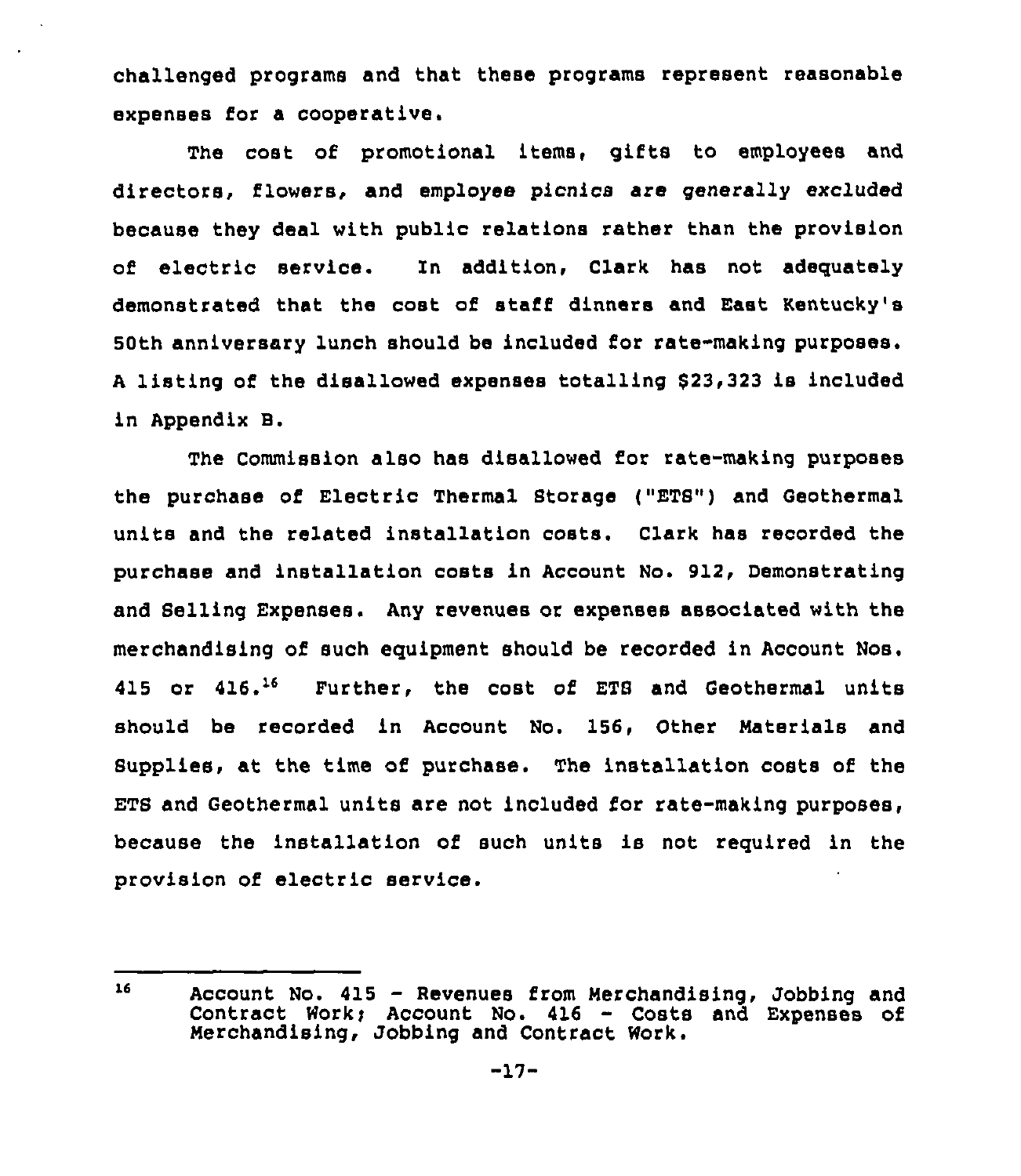Educational programs offered by cooperatives raise special concerns. In the case of an investor-owned utility, these expenses are classified for rate-making purposes below the line and are borne by its shareholders. With a oooperative, its customers are its owners. There is no shareholder to bear the cost of educational program expenses. The types of programs which have been disallowed do not deal with the provision of electric servioe or electric safety information. Despite Clark's contention that its members desire these programs, it cannot point to any membership surveys to support its contention, Until a cooperative clearly demonstrates that the majority of its membership supports cooperative sponsorship of such programs, the Commission finds the expenses associated with tham should not be considered appropriate for rate-making purposes.

#### Member Education Dinners

During the test year, Clark expended \$1,172 for member education dinners. Clark held these meetings to inform various members about the changing direction of the electric industry and Clark's response. They also provide attendees with the opportunity to convey concerns and comments to Clark's management. Clark's directors select the attendees. Different members are selected for each meeting. Clark contends that these meetings are the equivalent of consumer advisory councils, which the Commission has encouraged.

Clark's member education dinners are not comparable to a consumer advisory council. A council is drawn from a cross section

-ls-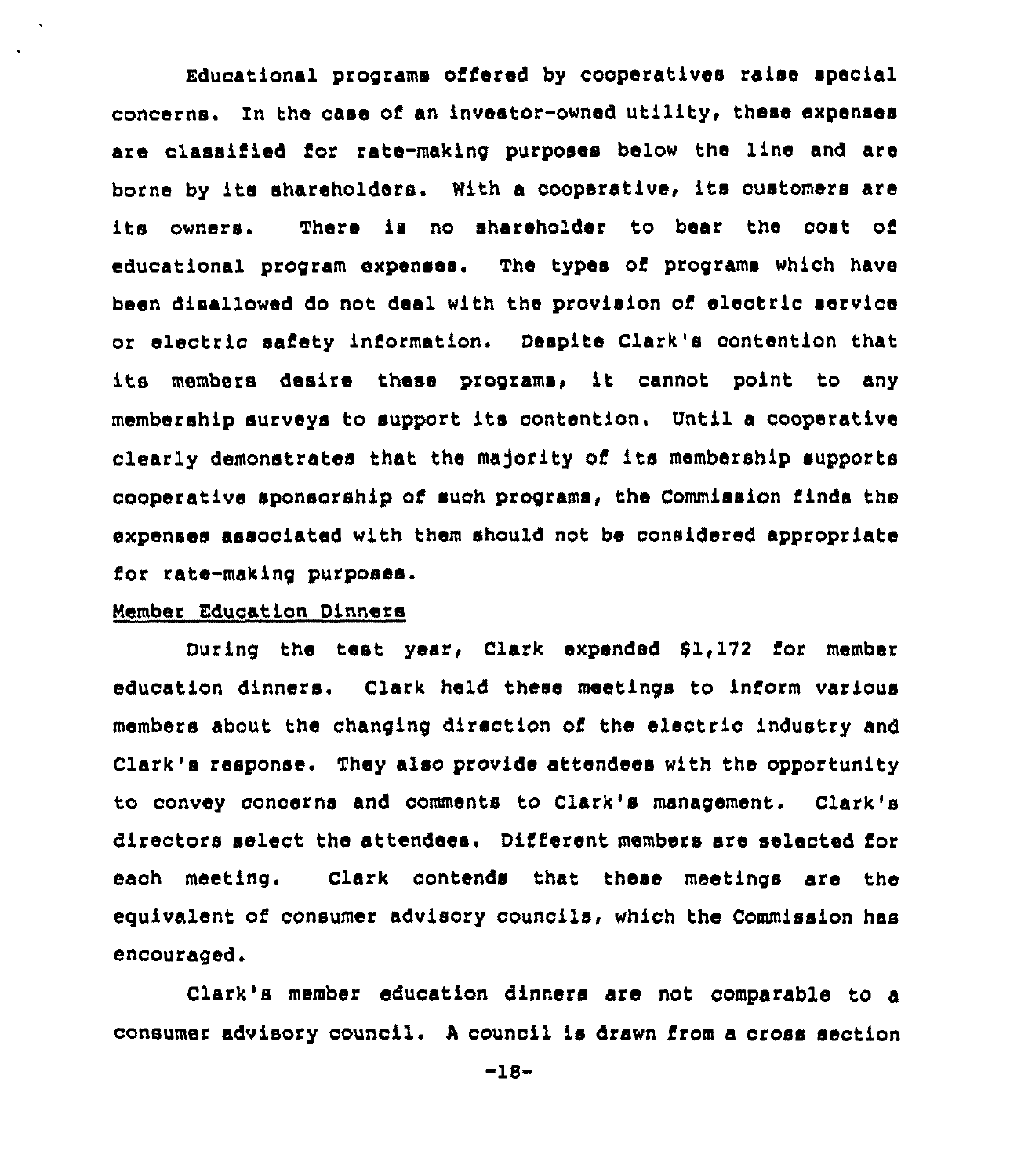of customers, Its purpose is to establish a regular, ongoing dialogue between management and customers. The customers determine the composition of a council's membership, not utility management. <sup>A</sup> consumer advisory council provides customer input to the utility management on rate and service issues. It is not a forum for management to disseminate information to a small select group of consumers. Council members should serve for a definite period of time and not be changed with each meeting. The Commission finds that Clark's member education dinners are designed primarily to promote a positive corporate image and not to engender a dialogue between customers and management. The cost of 81,172 should not be allowed ior rate-making purposes,

## professional Services Expense

 $\ddot{\phantom{0}}$ 

These expenses related to legal, accounting, consulting, and engineering services provided during the test year. Clark contends that all were reasonable and should be included for rate-making  $pur$ poses.

Meter Reading and Line Extension Cases. During the test year, Clark spent \$6,834 for consultants and \$5,488 for legal services for two proceedings before the Commission. Clark contends that these expenses are recurring. Given each case's unique nature, the Commission finds that Clark is not likely to incur this level of expense on a recurring basis.

Grounds Survev. Clark spent 82,590 during the test year on surveys of selected areas of its property. Clark stated that the surveys were needed because it acquired property and added

-19-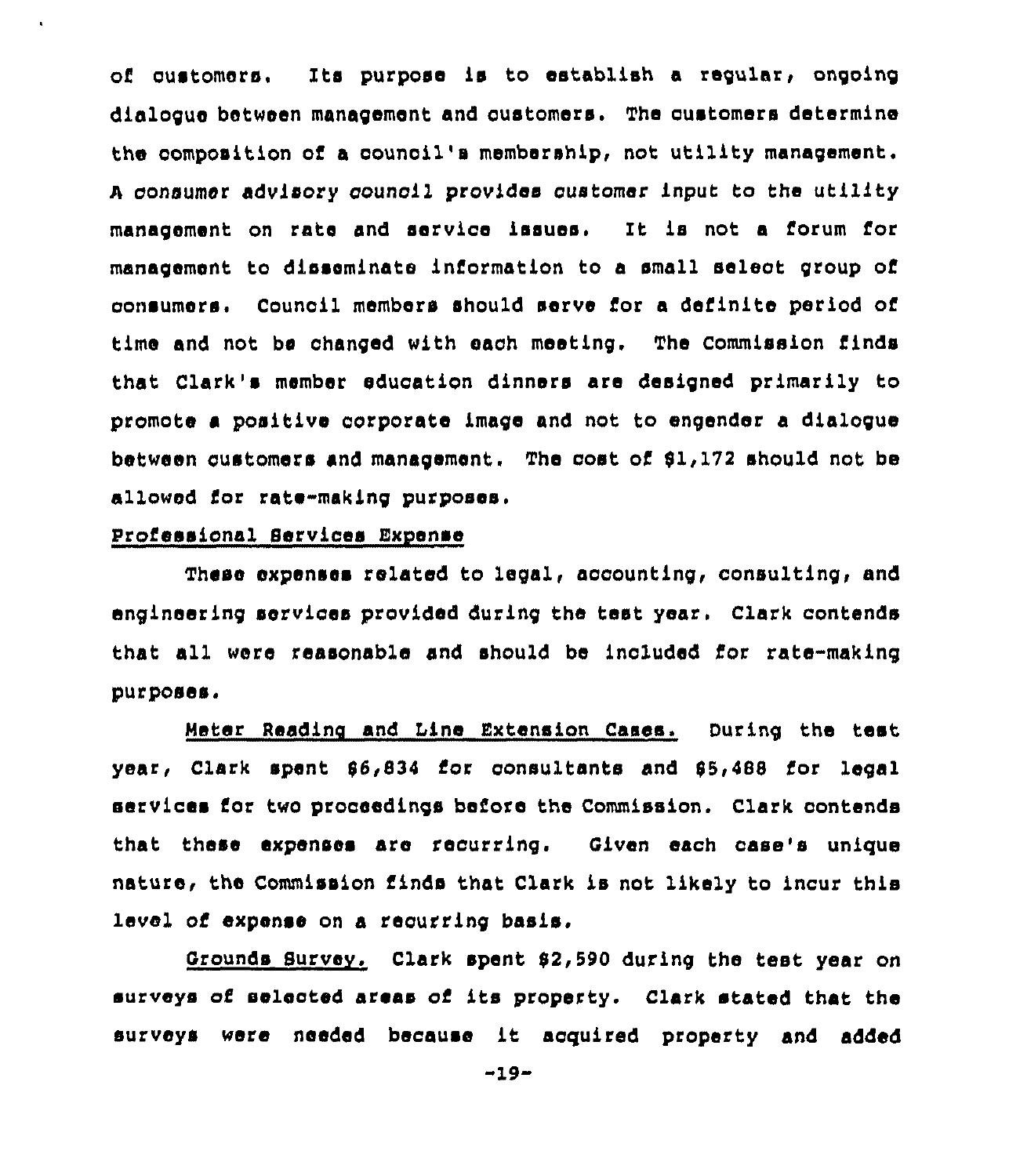structures which were not reflected on its plat. Clark contended that this expense is recurring but has not provided any supporting evidence. Given the circumstances relating to this expenditure, the Commission does not believe the expense reflects a recurring transaction.

Remodelinc Restroom Facilities. Clark spent 8451 during the test year to remodel restroom facilities to provide for handicapped access. While conoeding such remodeling Jobs may not be performed on a recurring basis, Clark contends the expenditures for other projects such as roof and parking area repairs would be incurred. As Clark has failed to produce any evidence to support its contentions of future expenditures and has conceded the test-year expenses are not likely to recur, the Commission will not include them for rate-making purposes,

Legal Expenses. During the test period, Clark paid its attorney a per diem and all expenses to attend a seminar and oonference, as well as a Christmas gift, The Commission finds no evidence that these expenses are either reasonable or consistent with normal business practices. Accordingly, we have excluded such expenses for rate-making purposes. However, we have included the monthly retainer paid by Clark for legal services.

After reviewing these items, the Commission finds that none of the transactions discussed above and listed in Appendix <sup>B</sup> should be included for rate-making purposes. Accordingly, the Commission reduces Clark's operating expenses by 818,081.

 $-20-$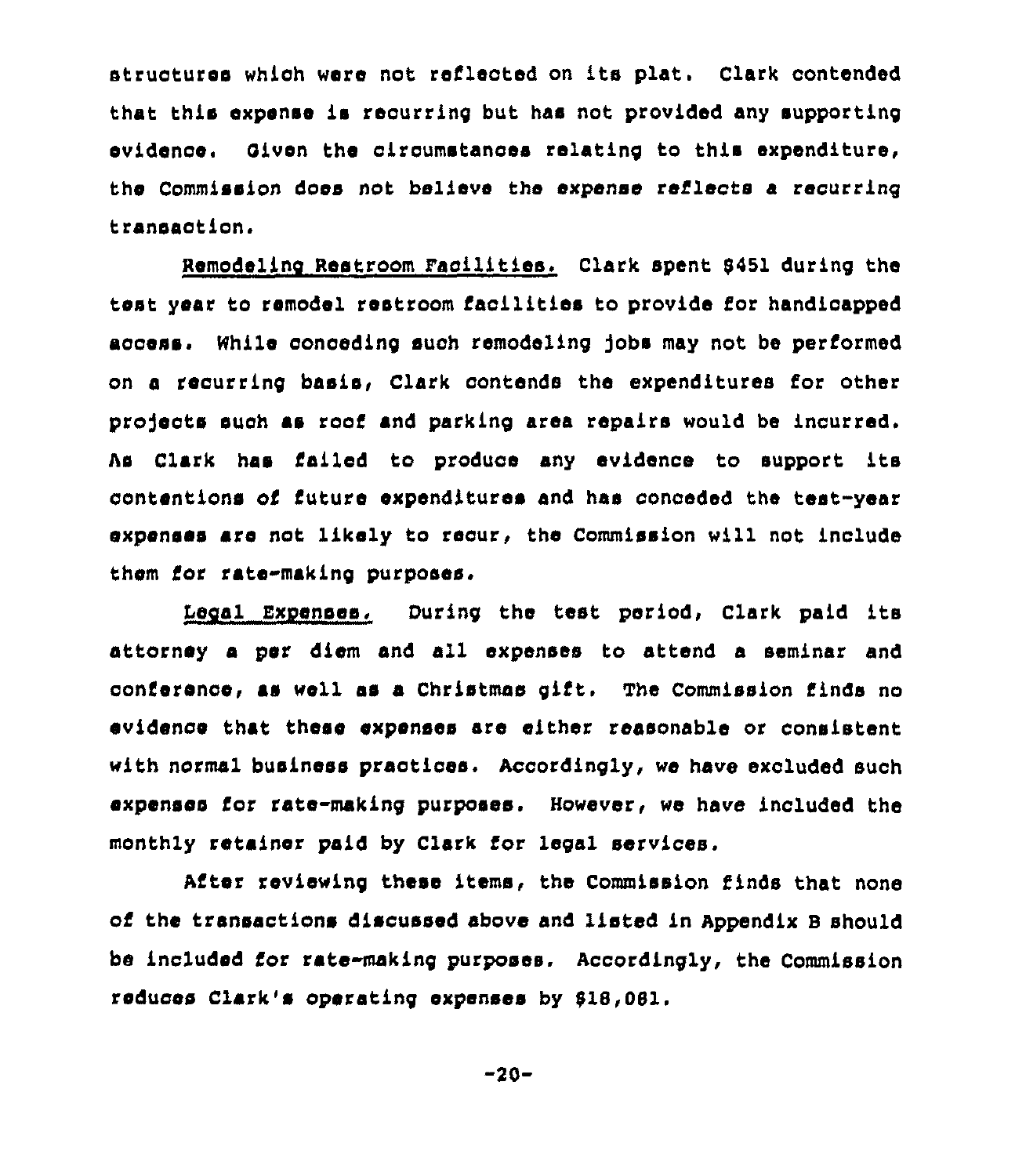The effect of the pro forma adjustments on Clark's net income is as follows:

|                                           | Actual<br><b>Test Period</b> | Pro Forma<br>Adjustments | Adjusted<br><b>Test Period</b> |
|-------------------------------------------|------------------------------|--------------------------|--------------------------------|
| Operating Revenues                        | \$15,849,077                 | 544,827<br>\$            | \$16,393,904                   |
| Operating Expenses                        | 14,781,462                   | 417,153                  | 15,198,615                     |
| Net Operating Income<br>Interest on Long- | 1,067,615                    | 127,674                  | 1,195,289                      |
| <b>Term Debt</b><br>Other Income and      | 848,957                      | 74,250                   | 923,207                        |
| (Deductions) - Net                        | 240,216                      | (161, 405)               | 78,811                         |
| NET INCOME                                | 458,874                      | <u>(107,981)</u>         | 350,893                        |

REVENUE REQUIREMENTS

#### Times Interest Earned Ratio ("TIER" ) Indexing

Clark proposed a plan referred to as "TIER Indexing" whereby rates would be adjusted annually to reflect increases in depreciation expense, property taxes, interest on long-term debt, and other interest expense. Clark contended its plan is patterned after a plan currently in effect in Michigan, which allows annual rate adjustments based on the earnings of the cooperative. Under Clark's proposal, the total annual increase in the specified expense accounts would be multiplied by the authorised TIER to determine the amount of increased revenues to be reflected in rates. Clark contends that this approach is an innovative solution to the problems of the current regulatory system.

The AG opposed the TIER Indexing proposal and noted several problems. He contended that the proposal would increase customer' rates by \$2,800,000 over the next nine years, rather than reducing rates by \$1,200,000 as claimed by Clark. He further noted that the plan does not include a mechanism to automatically reduce rates

-21-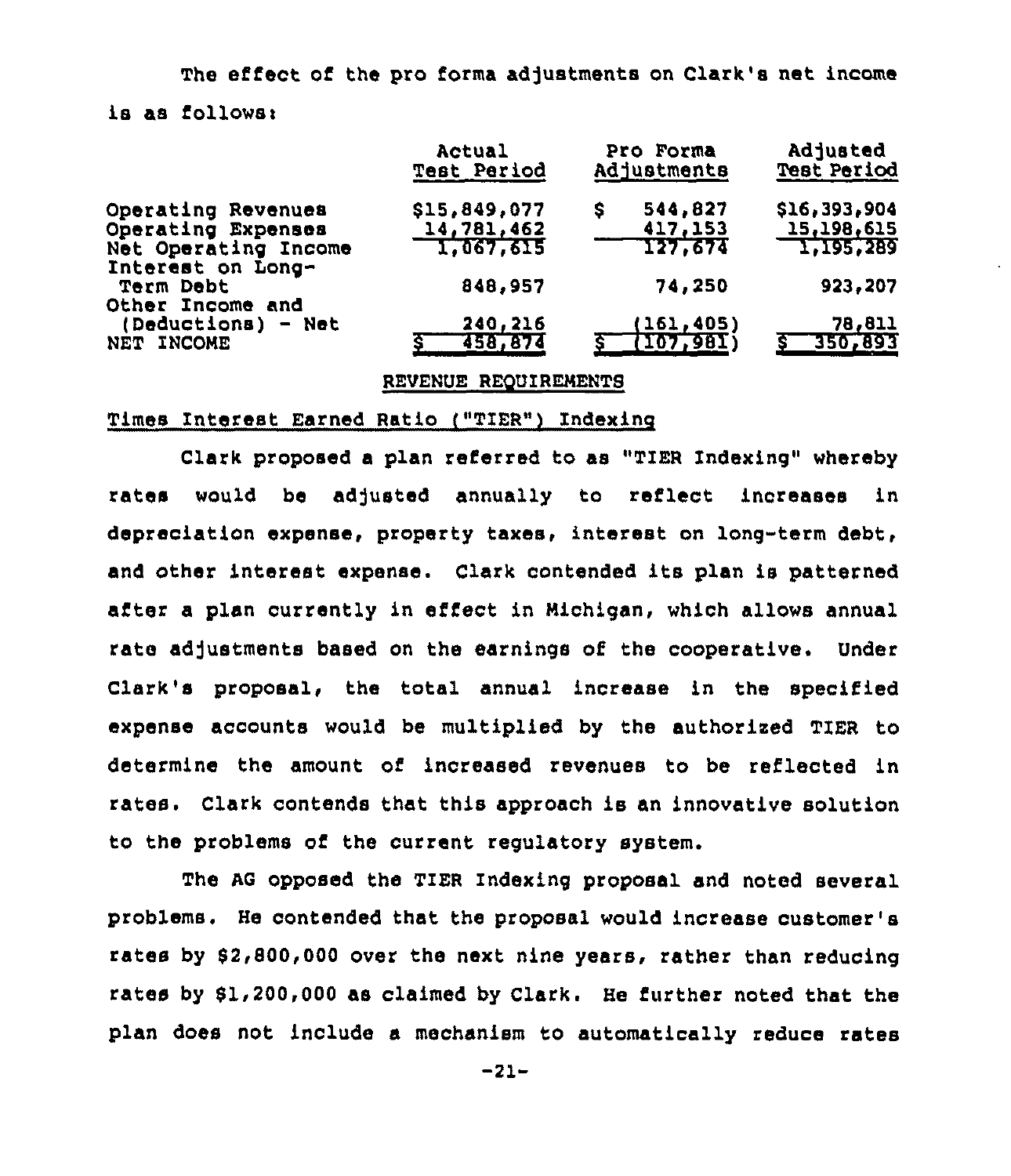when the key expense accounts experienced a total annual reduction. The AG also noted that the TIER Indexing proposal does not recognize the effects of increased revenues resulting from sales growth. No review of operating and maintenance expenses is part of the proposal. Finally, the AG contended Clark had not demonstrated a need for the adoption of the proposal.

Clark's plan is a type of automatic adjustment clause, and is similar to the Fuel Adjustment Clause ("FAC"). The primary reason for the FAC is the volatility of fuel and purchased power costs. These costs are subject to changes on a monthly basis. The FAC allows for rapid recognition of fuel cost fluctuations in rates. It is designed to be income neutral as changes in fuel costs are flowed through on a dollar-for-dollar basis. <sup>A</sup> true-up mechanism is incorporated in the FAC, thus assuring that a utility neither gains nor loses through the FAC's operation.

The TIER Indexing proposal should not be adopted, The proposal is fatally defective in its failure to recognize increased revenues resulting from customer growth, and to reflect overall decreases in the key accounts. moreover, Clark has failed to demonstrate any compelling need for the proposal's adoption. Clark's inclusion of capital credit refunds to minimize the potential for excessive earnings does not make the proposal more palatable. Clark's customers will not realize the benefit of refunded capital credits if their electric rates are subject to annual increases.

-22-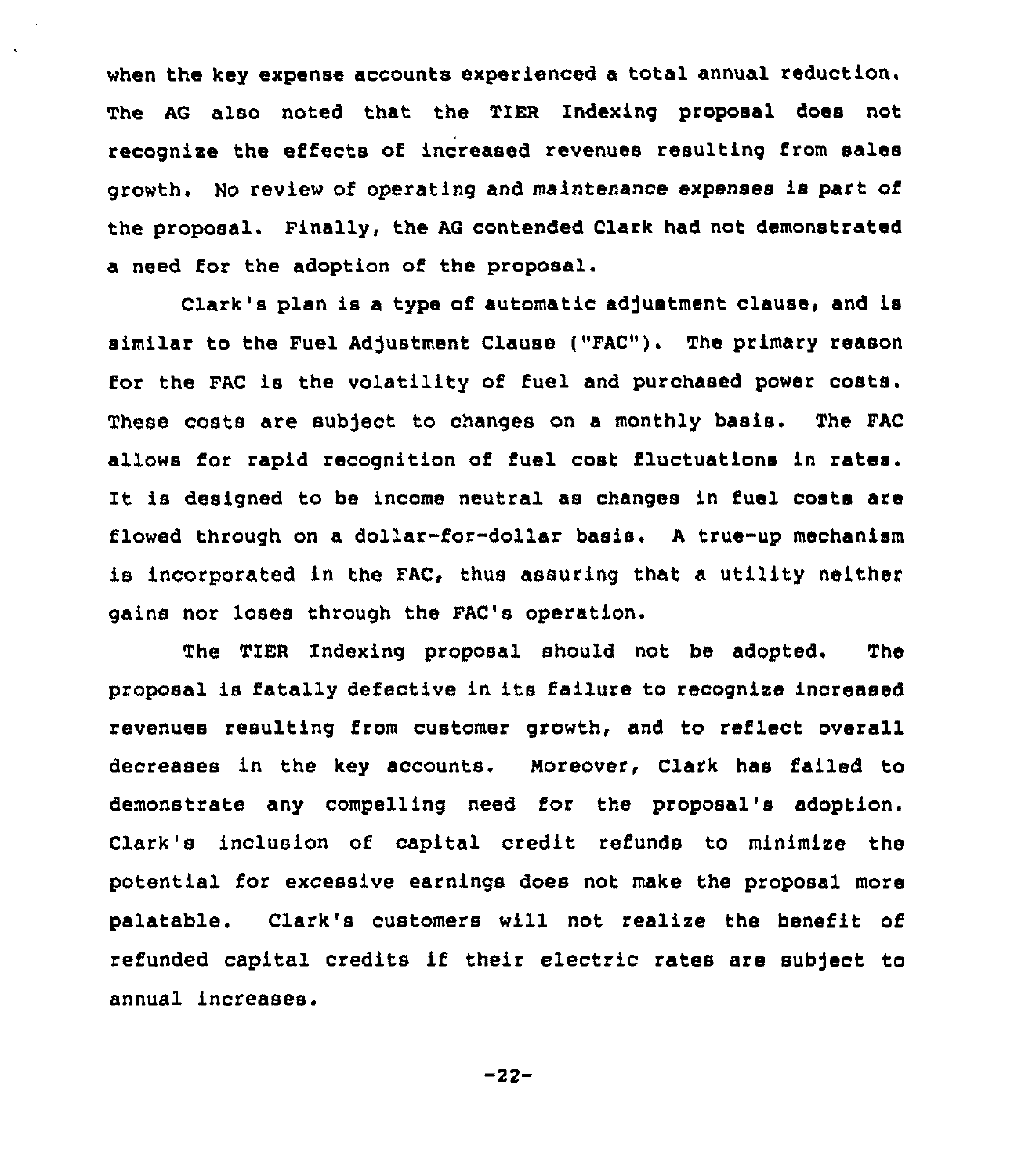Clark has failed to demonstrate that its iiscal operations are unique in comparison with other Kentucky cooperatives. Clark's proposal represents a radical departure from traditional ratemaking practices. The Commission believes it would be unwise to embark upon this new approach without the comment or input of the other Kentucky Jurisdictional cooperatives. Such an approach should only be considered on an industry-wide basis where some uniformity can be maintained. The Commission is willing to consider any motion of Kentucky Jurisdictional cooperatives for an administrative case on this issue.

## Modified Cash TIER

In the proposal for TIER Indexing< as well as in its Equity Management Plan, Clark utilized a "Modified Cash TIER." **When** determining the revenue requirements for cooperatives, the Commission historically has calculated the TIER using net income exclusive of the GTCCs. Clark's Modified Cash TIER excludes not only GTCCs, but capital credits assigned by other associated organixations. Clerk argued that the capital credits from these other organixations should only be recognized in the TIER calculation when cash is received. However, in calculating its revenue requirements in this case, it was not clear if Clark included the cash received during the test year from these other associated organizations.

As previously noted, there is an important difference between the GTCCs and the capital credits assigned by other organixations. Where GTCCs only have been assigned to Clark, the other

-23-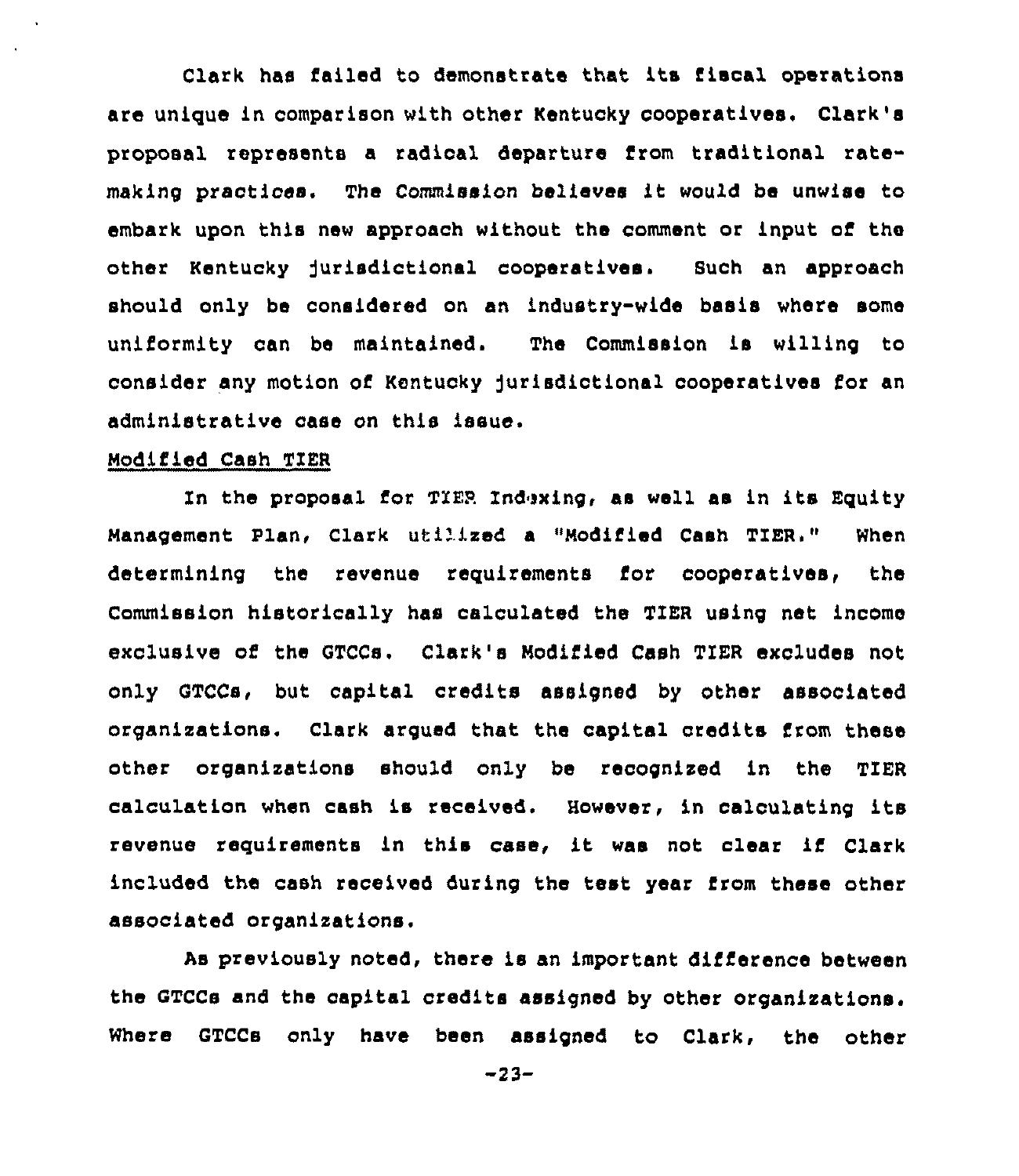organixations have periodically assigned and paid a portion of the capital credits. Due to the nature and the small likelihood that any GTCCs will be paid, the exclusion of GTCCs is well-)ustified. However, it is likely that over <sup>a</sup> reasonable time period the capital credits assigned by the other associated organisations will be paid. The calculation of TIER is determined from the income statement. The assignment of capital credits is an income statement item, while the receipt of cash for those previously assigned credits would be reflected as a balance sheet transaction. The Commission finds that Clark has not provided adequate justification to support the use of a Modified Cash TIER. Therefore, the Commission will utilise the TIER excluding GTCCs in determining Clark's revenue requirements. Clark should amend its Equity Management Plan to reflect the use of TIER excluding GTCCs, rather than its proposed Modified Cash TIER.

## Revenue Increase

The actual rate of return earned on Clark's net investment rate base established for the test year was 4.09 percent. Clark requested rates that would result in a Modified Cash TIER of 2.25X and a rate of return of 8.49 percent on its proposed rate base of \$ 26g137,821.

Clark's actual TIER excluding GTCCs for the test period was 1.30X. For the calendar years <sup>1990</sup> and 1991, it was 1.50X and 1.42X respectively. After taking into consideration pro forms adjustments, Clark would achieve a 1.38X TIER excluding GTCCs without an increase in revenues. Clark's equity to total

 $-24-$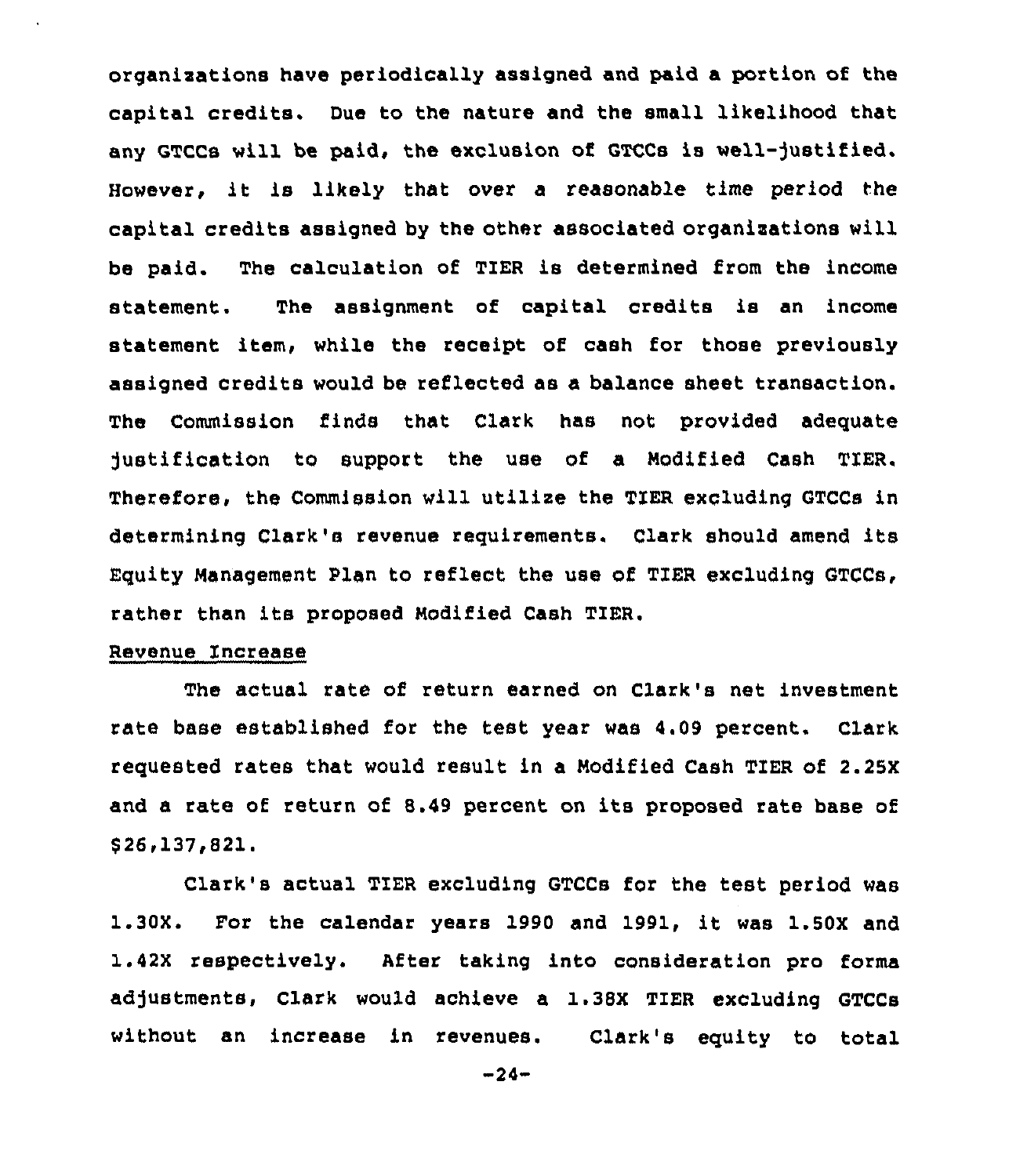capitalixation ratio is 36.59 percent based on the approved capital structure.

Revenue requirements calculated to produce a TIER excluding GTCCs of 2.25X should be approved, on the condition that Clark refunds annually all margins earned in excess of a 2.00X TIER excluding GTCCs. To achieve the 2.25X TIER, Clark should be allowed to increase its annual revenues by \$804,266. This increase includes an additional \$1,153 to reflect the associated increase in Clark's PSC Assessment. This additional revenue should produce net income of \$1,154,006, which should be sufficient to meet the requirements of servicing Clark's mortgage

# Refunding of Capital Credits

Clark's board of directors has adopted an Equity Nanagement Plan which requires that all earnings in excess of <sup>a</sup> 2.00X Nodified Cash TIER be used to refund capital credits owed to its members. During its <sup>55</sup> years of operation, Clark has never made a general retirement, or refund, of capital credits. Some capital credits have been refunded to estates of deceased members. As noted earlier, Clark proposed to establish its revenue requirement using a 2.25X Nodified Cash TIER. The AG opposed the authorising of a 2.25X TIER and the rotation methodology outlined in Clark's Equity Nanagement Plan.

There are four cooperatives under the Commission's )urisdiction which currently follow Commission approved capital credit refunding plans. Each has rates based on a TIER excluding GTCCs in excess of 2.00X, but is required to refund on an annual

 $-25-$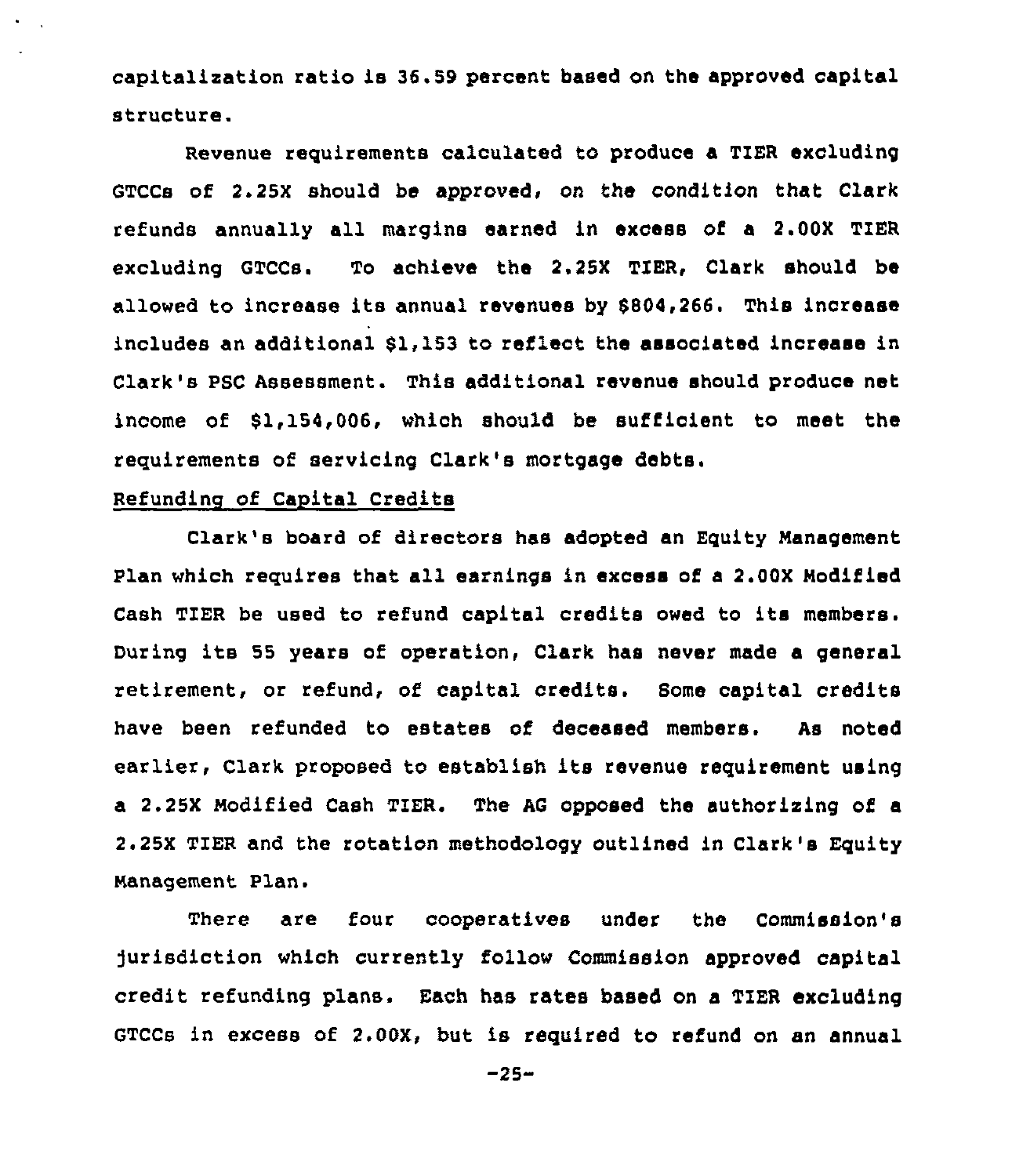basis capital credits in an amount at least equal to all total margins in excess of a 2.00X TIER excluding GTCCs. These cooperatives are required to provide the Commission with the calculation of the annual calendar year refund. This determination is made using the income statement contained in the Annual Report filed with the Commission, and adjusted to eliminate any costs that are not normally allowed by the Commission for rate-making purposes,

The Commission believes it is appropriate for Clark to begin the general refunding of member capital credits and will provide a level of revenue in this case to achieve that objective. Clark shall begin to make refunds of capital credits to members in an amount at least equal to the margins earned in excess of 2.00X TIER excluding GTCCs. The amount to be refunded shall be determined using the income statement from that calendar year's Annual Report filed with the Commission. The calculation of the refund shall be provided when the Annual Report is filed, and shall show all adjustments included in the determination of the refund amount.

At this time, the Commission will not require a specific rotation methodology for the refunding of the member capital credits. Given that Clark has never made a general refund, the methodology proposed by Clark would appear presently to be reasonable.

-26-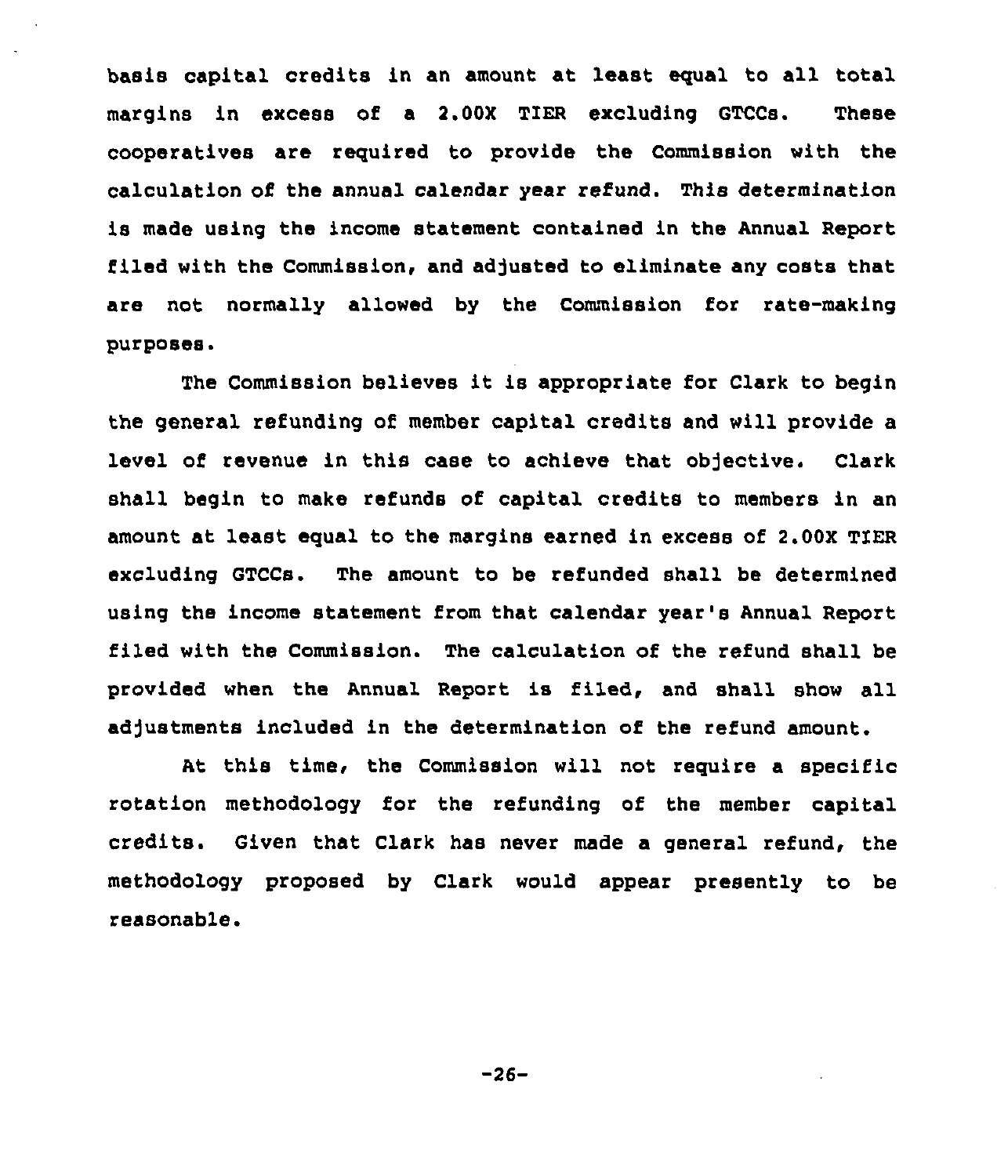#### PRICING AND TARIFF ISSUES

#### Residential Rate Design

The AG proposed that Clark's residential rates, which consist of a two-step declining block rate, be restructured to a flat rate. Based on his analysis of Clark's monthly power costs, the AG reasoned that under Clark's existing rate structure, customers are being encouraged to overuse or waste energy, resulting in higher costs for all customers.

Clark opposed the AG's proposal to restructure residential rates. Other than stating its current rate structure had been in place for many years, Clark presented no evidence in support of that rate structure. It did not submit a cost-of-service study or other persuasive argument to support its position.

As the flat rate should promote conservation and eliminate a perceived incentive for customers to use more electricity, thus promoting objectives of demand side management programs, Clark's rates should be restructured to a flat rate.

## Residential Minimum Bill

Clark has proposed to increase its minimum residential bill from \$4.89 to \$7.25. This increase is based on an average of East Kentucky's <sup>17</sup> distribution cooperative's minimum bill. No cost-ofservice study has been performed. The AG contends that, absent a supporting cost-of-service study, Clark should be allowed to increase the minimum residential bill only by the same percentage that rates are allowed to increase. The Commission agrees. We find that, to maintain consistency, minimum bills for all rate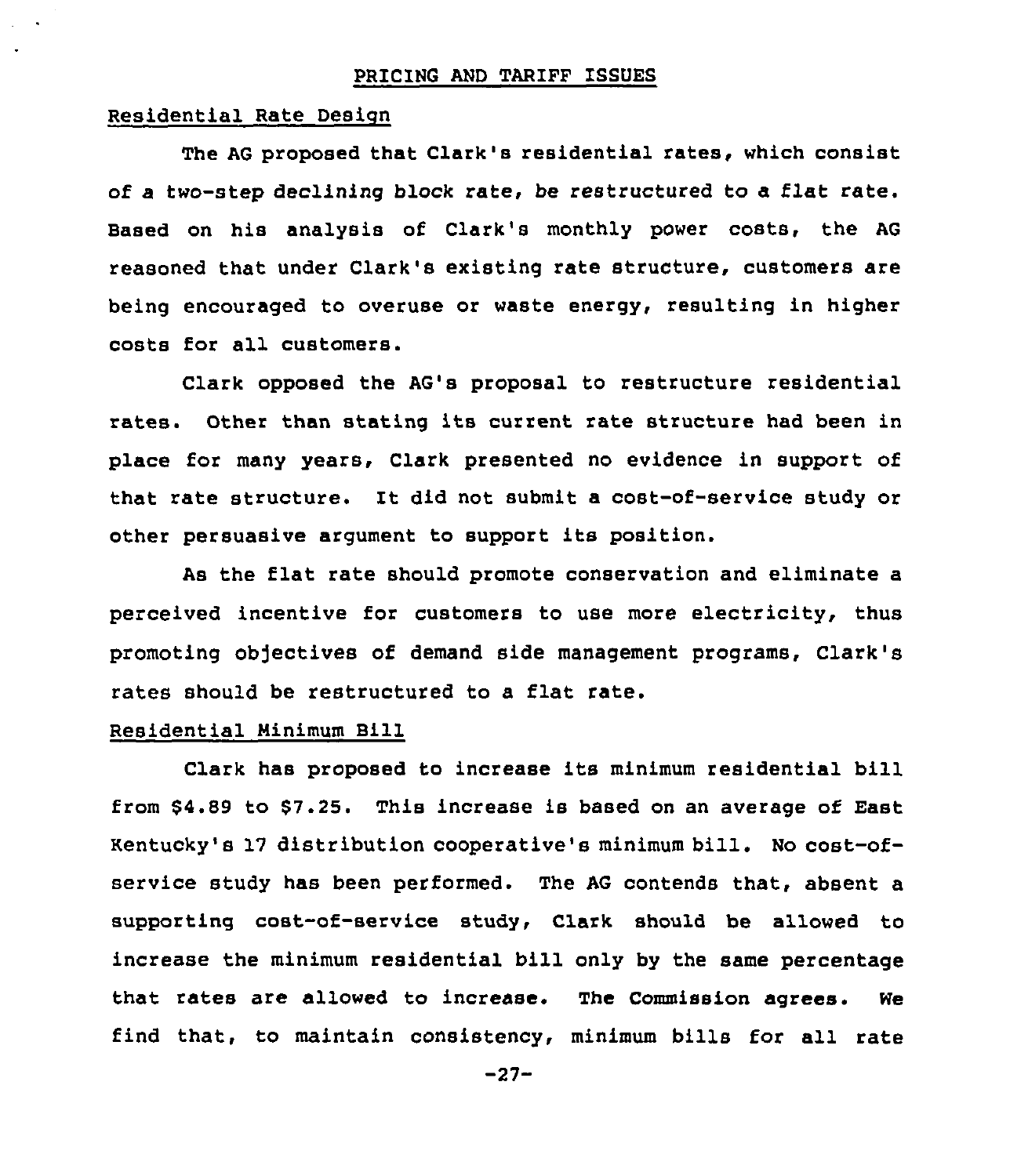schedules should be increased by the same percentage that rates are increased.

## Returned Check, Collection and Reconnect-Disconnect Charges

Clark proposed to increase its charges for these services based on costs associated with providing the services. Clark has filed information in its application to support these costs. The AG notes that the proposed increases range from 33 percent to 160 percent. He contends the proposed increases violate the regulatory principles of rate continuity and gradualism and, therefore, should be limited to the same percent as the overall increase. The Commission has examined Clark's cost justification for returned check charges and finds them reasonable.

Clark's proposed collection and reconnect-disconnect charges contained mileage charges for heavy trucks. The cost of heavy trucks should be excluded because such trucks are not used for this purpose. This adjustment would reduce mileage costs from \$.67 per mile to 6.55 per mile. The Commission finds that the collection and reconnect-disconnect charges for Clark should be modified to exclude mileage on heavy trucks.

#### SUNNARY

The Commission, after consideration of the evidence of record and being otherwise sufficiently advised, finds that:

1. The rates in Appendix A, attached hereto and incorporated herein, are the fair, just, and reasonable rates for Clark to charge for service rendered on and after the date of this Order.

-28-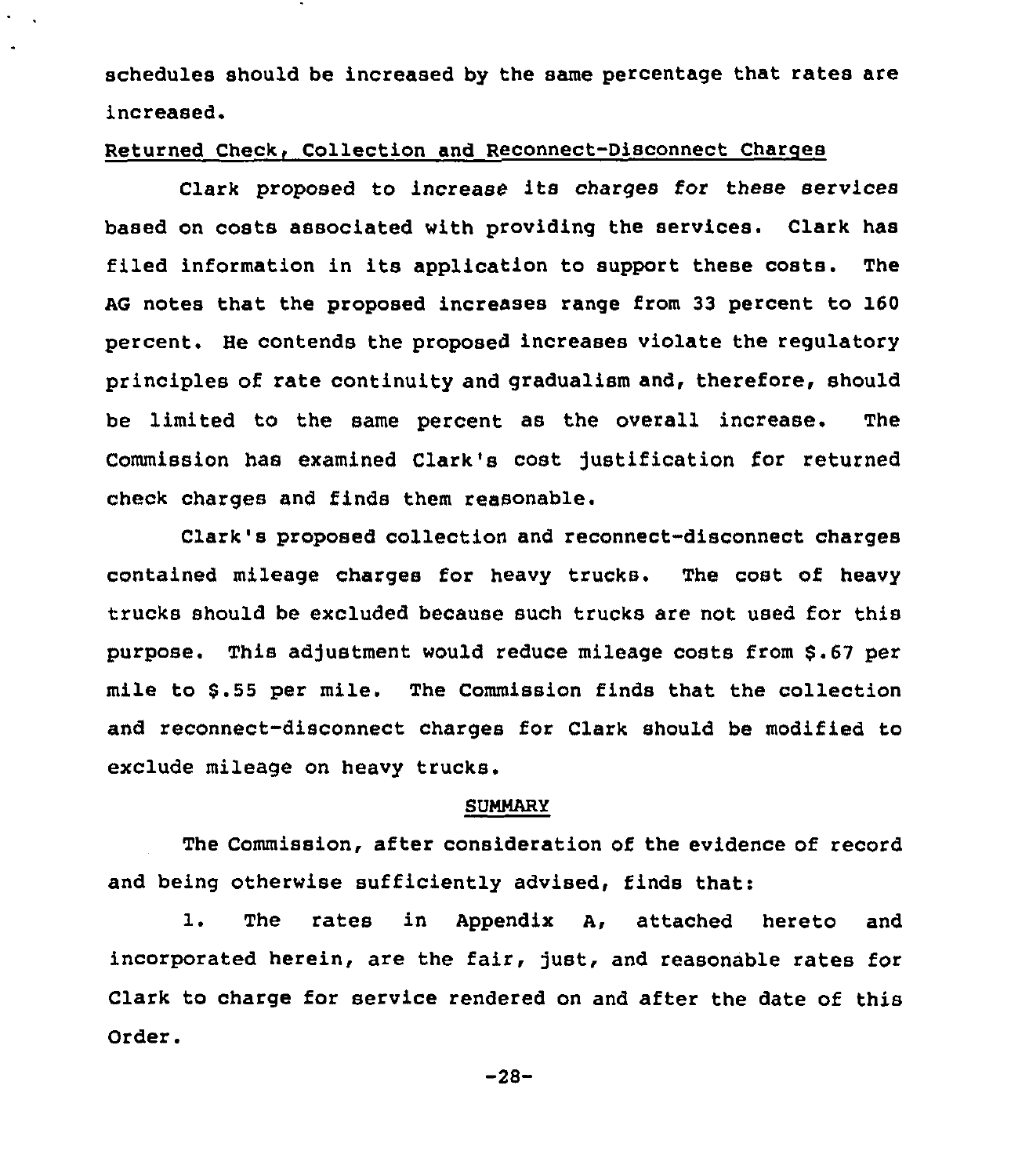2. The rate of return and TIER granted herein are fair, just, and reasonable and will provide for Clark's financial obligations.

3. The rates proposed by Clark would produce revenue in excess of that found reasonable herein and should be denied.

IT IS THEREFORE ORDERED thati

1. The rates in Appendix <sup>A</sup> are approved for service rendered by Clark on and after the date of this Order.

2. The rates proposed by Clark are denied,

3. Within 30 days from the date of this Order, Clark shall file with this Commission its revised tariff sheets setting out the rates approved herein.

4. Within 60 days from the date of this Order, Clark shall file <sup>a</sup> revised copy of its Equity Management Plan, incorporating the changes described herein.

5. Clark shall begin to make general retirements of its capital credits starting with the 1993 calendar year, under the conditions described herein.

Done at Frankfort, Kentucky, this 23rd day of April, 1993.

PUBLIC SERVICE COMMISSION

Vice Chairman

Commissione

ATTEST:  $\rightarrow$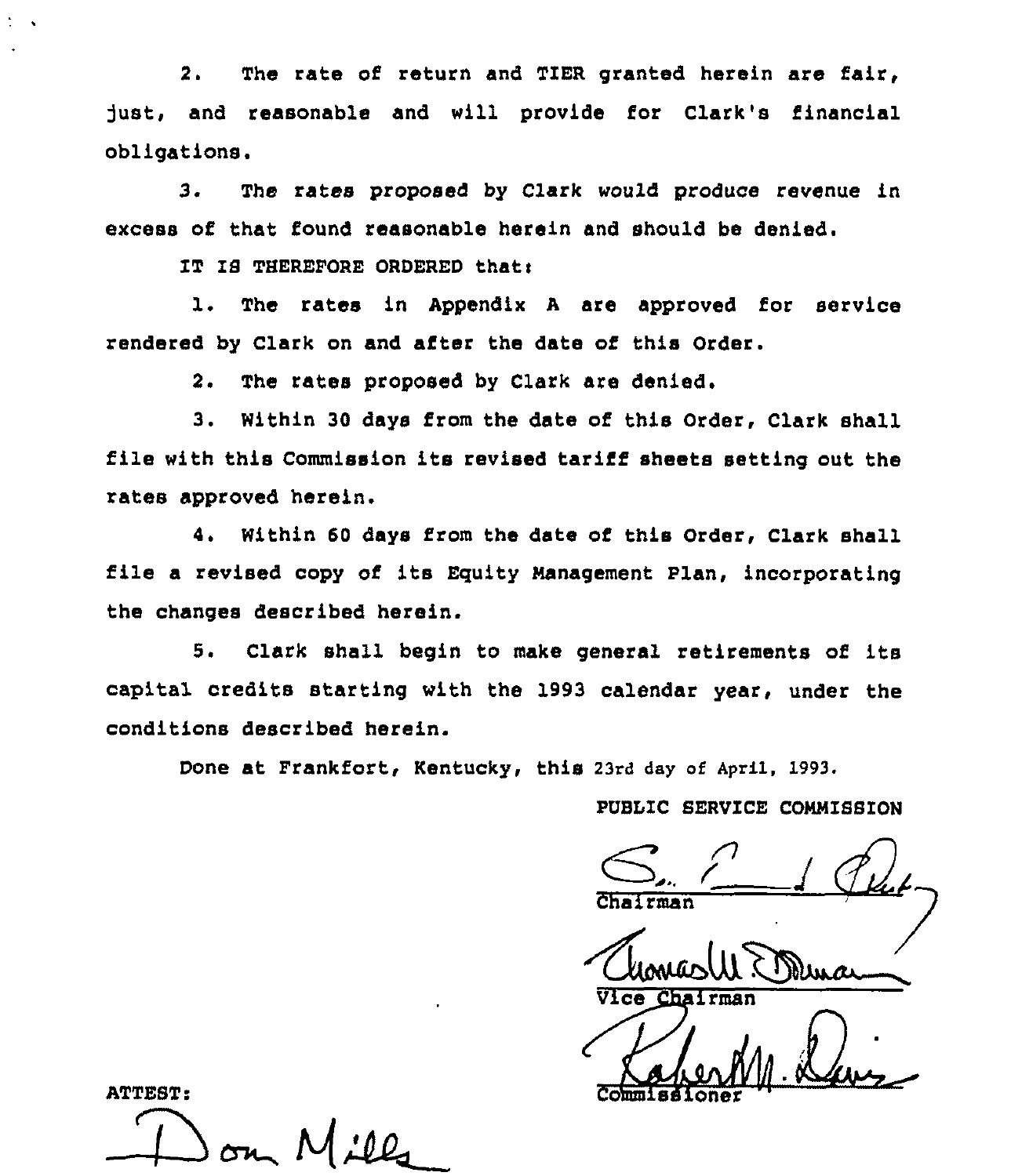#### APPENDIX A

## APPENDIX TQ AN ORDER OF THE KENTUCKy PUBLIC SERVICE COMMISSION IN CASE NO. 92-219 DATED April 23, 1993

The following rates and charges are prescribed for the customers in the area served by Clark Rural Electric Cooperative Corporation. All other rates and charges not specifically mentioned herein shall remain the same as those in effect under authority of this Commission prior to the date of this Order.

#### SCHEDULE R RESIDENTIAL

#### Rates:

Customer Charge All KWH

\$ 5.35 Per Month .06631 Per KWH

SCHEDULE R T-O-D RESIDENTIAL T-O-D

## Rates:

Service Charge On-Peak Rate Off-Peak Rate

\$ 3.13 Per Month .06860 Per KWH .03910 Per KWH

#### SCHEDULE A & B GENERAL POWER SERV1CE

#### Rates:

|                       | А              | в              |
|-----------------------|----------------|----------------|
|                       | Less Than      | Less Than      |
|                       | 10 KW Demand   | 10 KW Demand   |
| Demand Charge, Per KW | 55.40          | \$5.40         |
| Customer Charge       | 5.27           | 4.83           |
| All Remaining KWH     | .08641 Per KWH | .06760 Per KWH |

## Minimum Monthly Charge

The minimum monthly charge shall be \$5.27 for single-phase service and \$28.37 for three-phase service.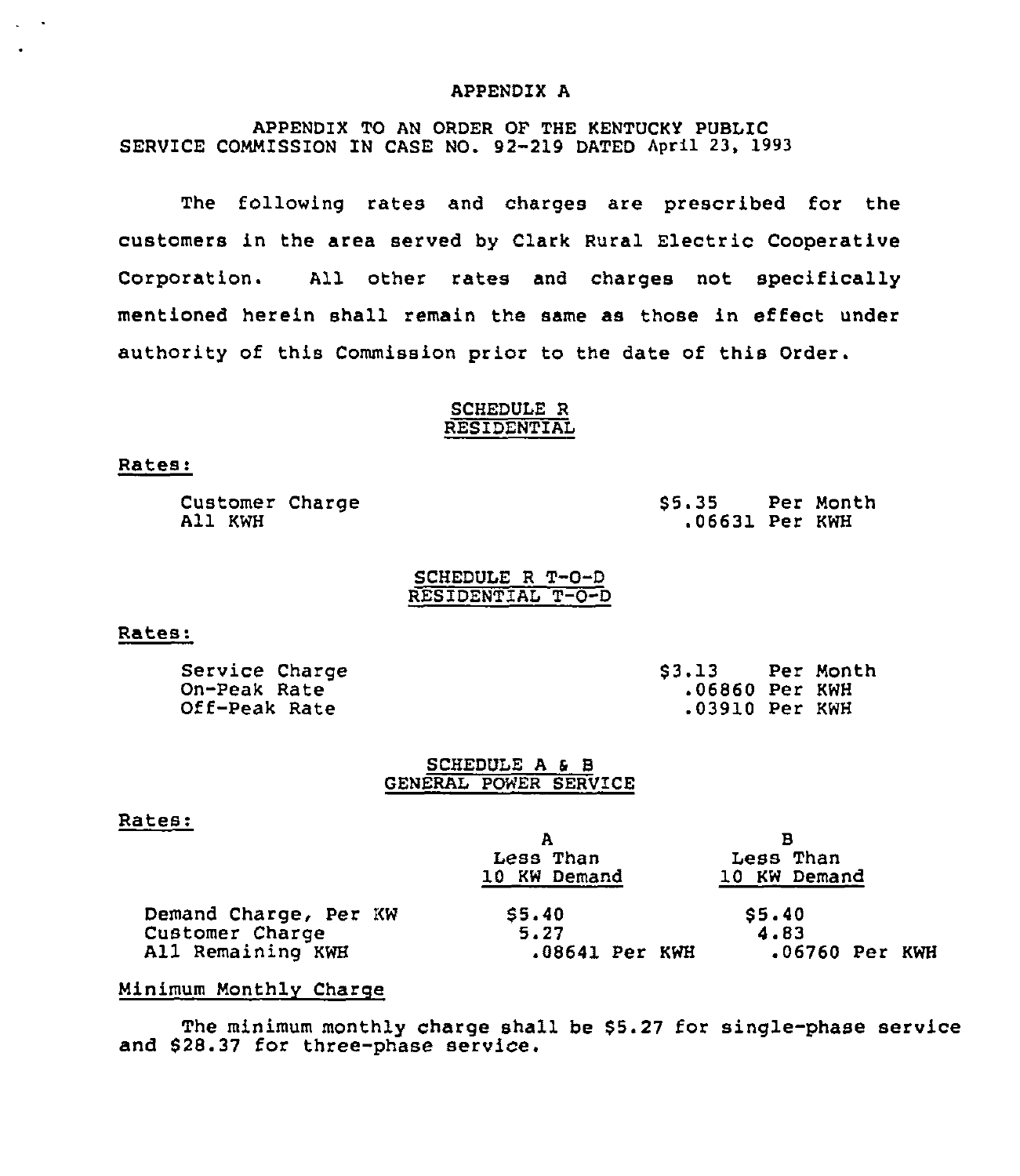## Minimum Annual Charge for Seasonal Service

Consumers reguiring service only during certain seasons of the year shall be billed under the above schedule plus <sup>25</sup> percent and the minimum monthly charge shall not apply. There shall be <sup>a</sup> minimum annual charge sufficient to assure adeguate compensation for the facilities installed to serve the consumer, but in no case, less than \$ 63.24 per year for single-phase service and \$ 340.44 per year for three-phase service.

## SCHEDULE D OFF-PEAK RETAIL MARKETING

#### Rates:

All KWH

8 .03980 Per KWH

#### SCHEDULE E PUBLIC FACILITIES

#### Rates:

Customer Charge All KWH

<sup>8</sup> 5.40 Per Month .07370 Per KWH

## SCHEDULE T OUTDOOR LIGHTING FACILITIES

## Annual Rate Per Lamp:

| 200 Watt |
|----------|
| 300 Watt |
| 400 Watt |

<sup>8</sup> 64.90 83.33 125.38

#### SCHEDULE S OUTDOOR LIGHTING FACILITIES

#### Rate Per Light Per Month:

175 Watt \$ 5.89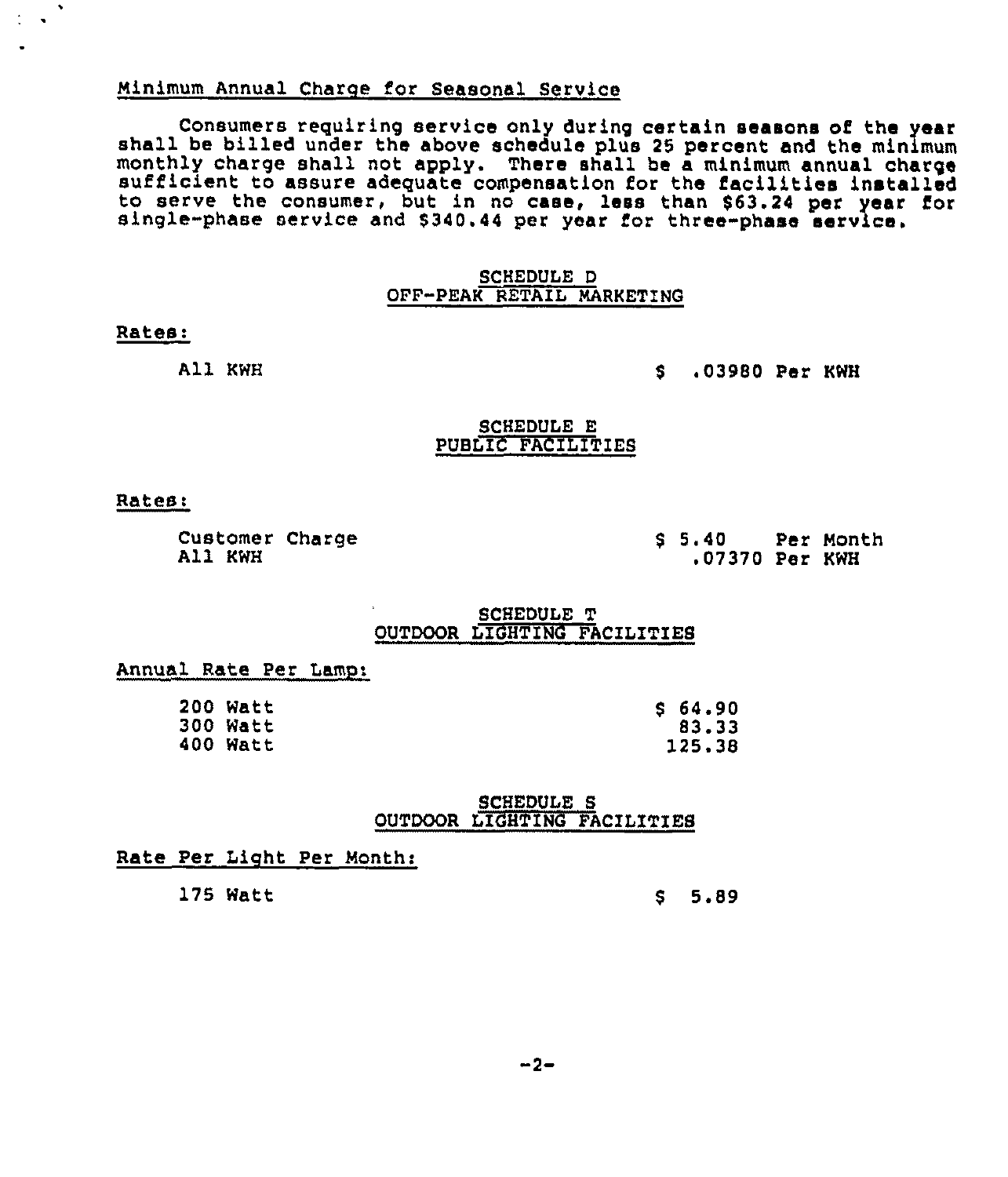## SCHEDULE L GENERAL POWER SERVICE

## Rates:

 $\mathcal{A}$  $\bullet$ 

> Demand Charge Energy Charge

\$5.40 Per KW of Billing Deman ,04974 Per KWH

SCHEDULE P GENERAL POWER SERVICE

## Rates:

Demand Charge Energy Charge

\$ 5.40 Per KW of Billing Demand .04160 Per KWH

SCHEDULE H GENERAL POWER SERVICE

#### Rates:

Demand Charge Energy Charge \$7.82 Per KW of Billing Demand .04253 Per KWH

#### SCHEDULE G GENERAL POWER SERVICE

## Rates:

## SCHEDULE M GENERAL POWER SERVICE

#### Rates:

Demand Charge Energy Charge \$8.23 Per KW of Billing Demand .04550 Per KWH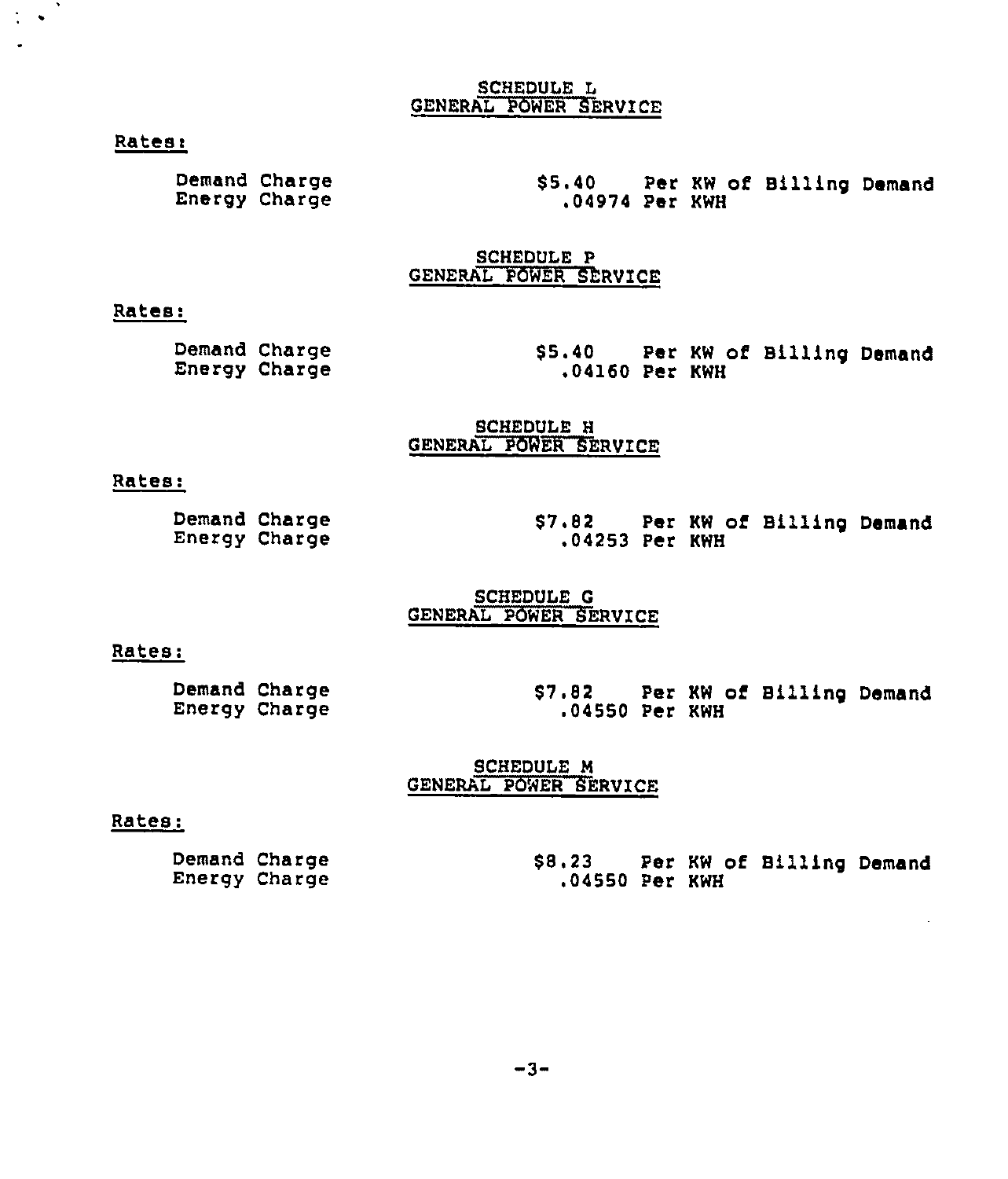# **BCHEDULE J** INDUSTRIAL HLP

# Rateei

 $\bullet$ 

| Demand Charge | <b>S5.80</b>   |  | Per KW of Billing Demand |  |
|---------------|----------------|--|--------------------------|--|
| Energy Charge | .03446 Per KWH |  |                          |  |

# NONRECURRING CHAROES

| Returned Check Charge:                                                       | \$13.00        |
|------------------------------------------------------------------------------|----------------|
| Collection Charge:                                                           | 25.50          |
| Disconnect-Reconnect Charge (Non-payment)<br>Regular Time:<br>Overtime Time: | 38.00<br>48.00 |